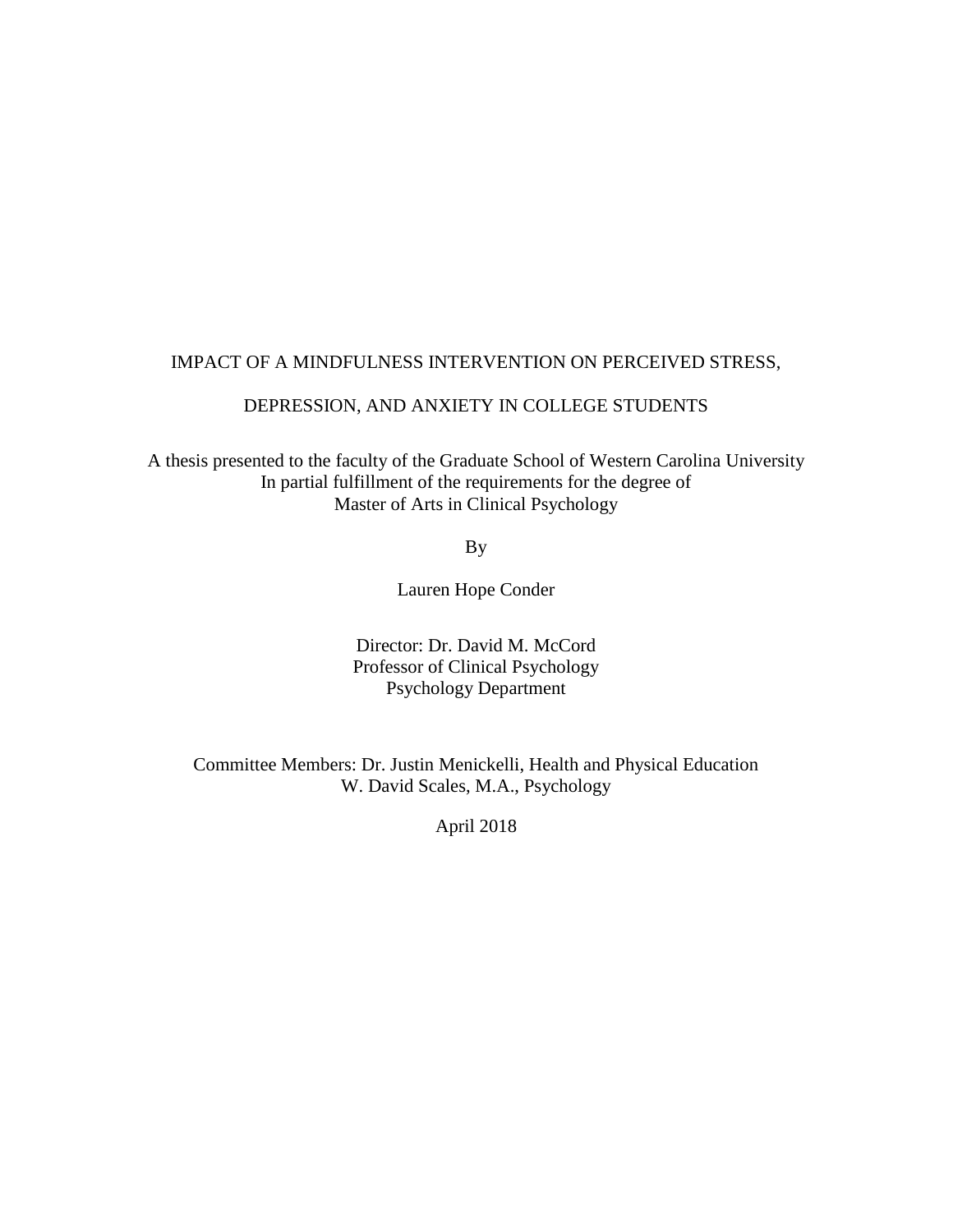### ACKNOWLEDGEMENTS

I would like to thank my committee members and my director, Dr. David McCord, for their assistance and encouragement. I also extended my sincere thanks to Professor Leigh Hilger, without whom this thesis would not have been possible. Thank you for your willingness to incorporate a mindfulness intervention into your health curriculum. Lastly, I offer my warmest regards and thanks to my parents for their continued support.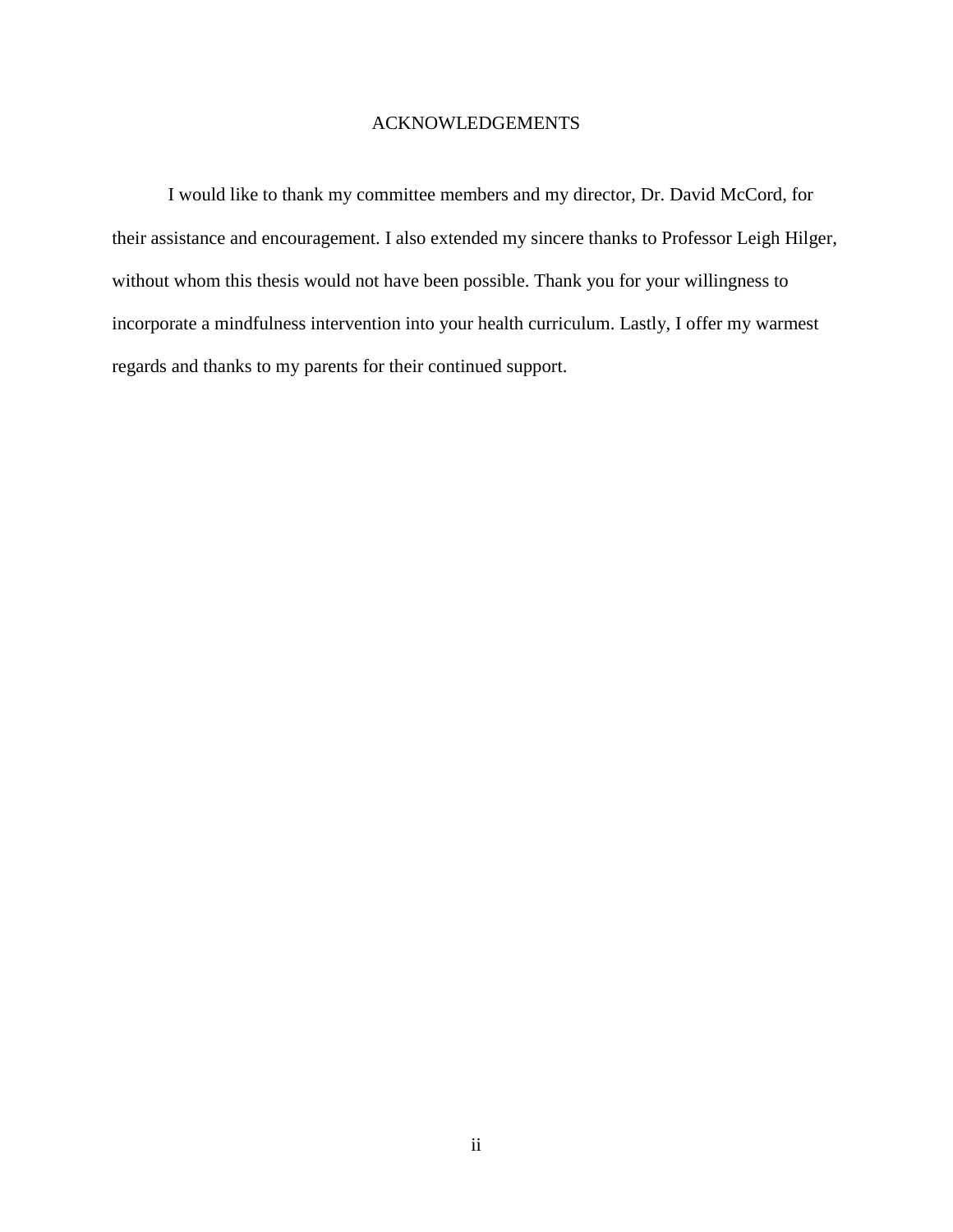# TABLE OF CONTENTS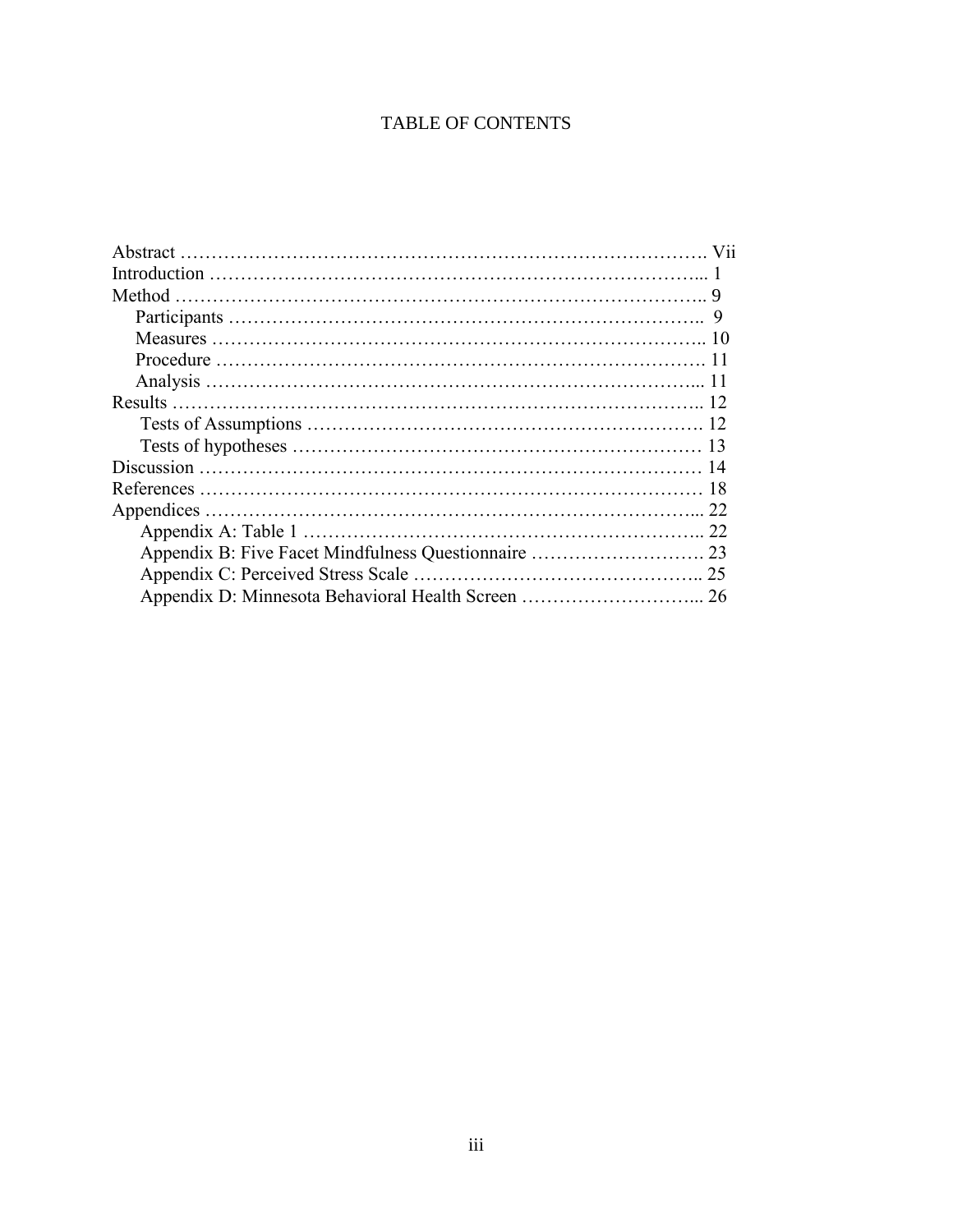#### ABSTRACT

# IMPACT OF A MINDFULNESS INTERVENTION ON PERCEIVED STRESS, DEPRESSION, AND ANXIETY IN COLLEGE STUDENTS

Lauren Hope Conder

Western Carolina University (April 2018)

Director: Dr. David McCord

Rates of anxiety and depression are increasing in young adults and college students (D'Amico, Mechling, Kemppainen, Ahem, & Lee, 2016). College is a time that can be filled with academic, financial, personal, and identity stressors. One potential way that college students can cope with perceived stress is through mindfulness. This current study examined the relationship between mindfulness, perceived stress, anxiety, and depression in college students. More specifically this study examined differences in these measures over the course of a semester in a mindfulness and yoga based stress management and wellness class, a stress management class that did not receive a mindfulness intervention, and a general health class, that was a component to the university's general education program. We predicted that a mindfulness intervention in the context of a stress management class would significantly reduce levels of stress, depression as operationalized by demoralization and anhedonia, and anxiety over the course of a semester when compared to a general stress management and wellness class and a general health class. We also predicted that both stress management and wellness classes would be significantly different from the general health class on these measures. It was hypothesized that the mindfulness and yoga based stress management and wellness class would be significantly higher on measures of mindfulness than the other groups. The Perceived Stress Scale, the Minnesota Behavioral Health Screener, and the Five-Facet Mindfulness Questionnaire were used in a

iv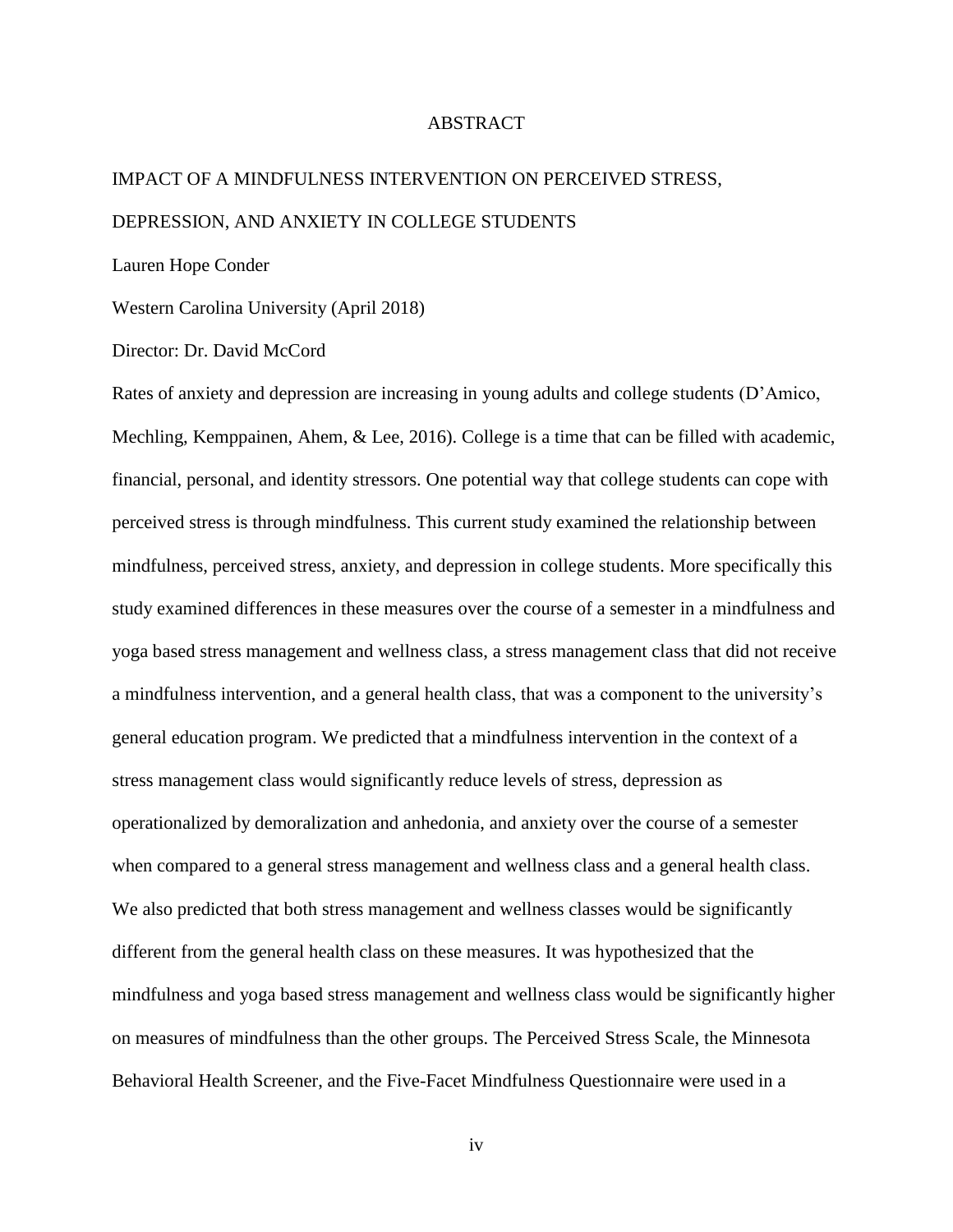multivariate analysis of variance (MANOVA). However, there were no statistically significant differences between the groups on perceived stress, demoralization, anhedonia, and anxiety.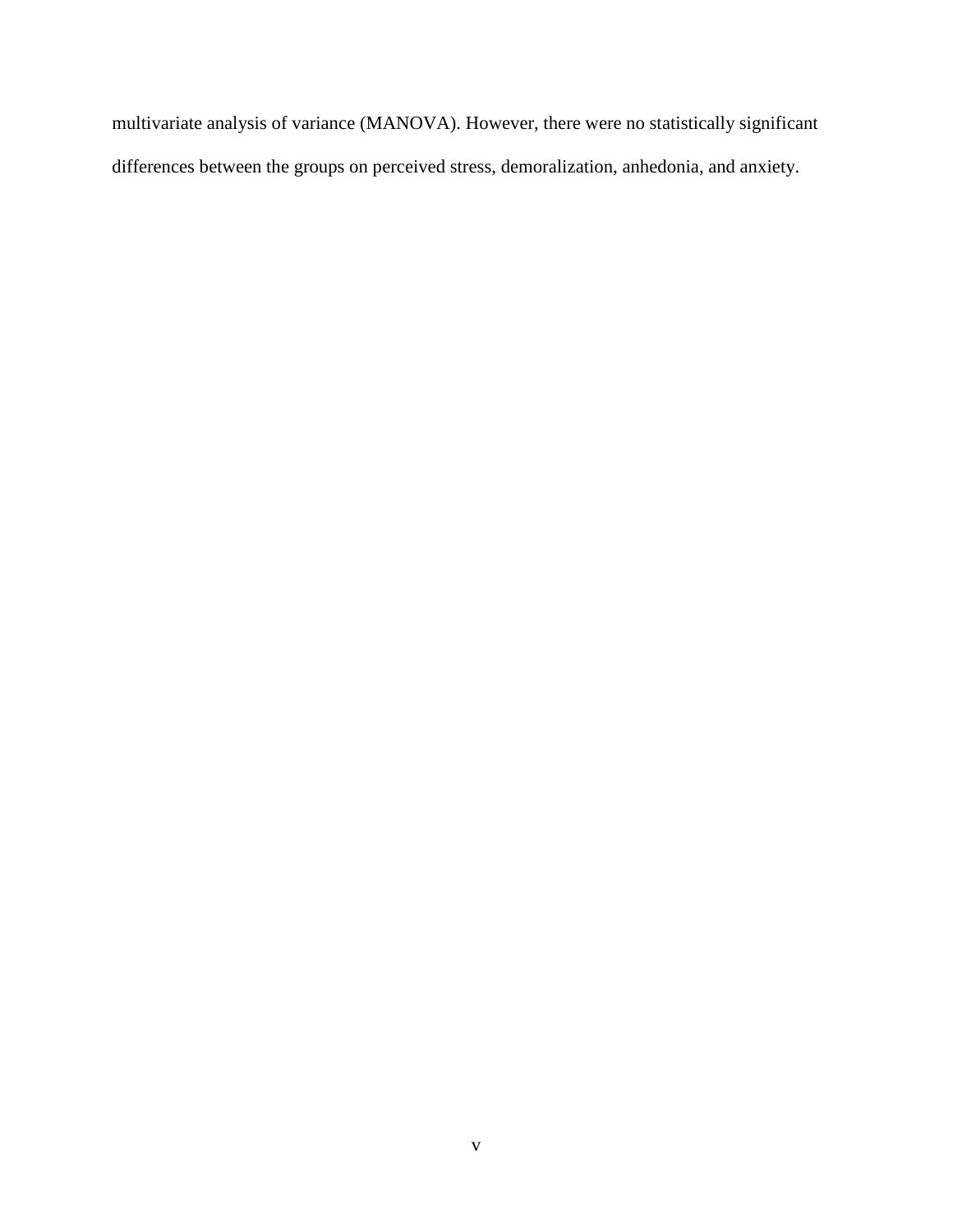Impact of a Mindfulness Intervention on Perceived Stress,

Depression, and Anxiety in College Students

Over the past four decades, the prevalence of anxiety and depression among college students has increased, with one in four students in college having a mental disorder that meets diagnostic criteria (D'Amico, Mechling, Kemppainen, Ahem, & Lee, 2016). Depression is one of the most prevalent disorders for this population. Additionally, significant levels of anxiety and depression are indicated by 50 percent of college students (Greeson, Juberg, Maytan, James, & Rogers, 2014). Beginning in college or university can be viewed as a potentially stressful period, since the college environment is associated with an increase in independence, a potential decrease in social support from family, as well as academic, financial, and interpersonal stressors. However, many college-aged students with mental health problems do not seek out services from university counseling centers, with one national study finding that of students who dropped out of college for mental health reasons 45% did not use services from their university counseling centers (D'Amico et al., 2016). To combat this problem, some colleges have implemented health and stress management programming in general education health courses. The current study compared levels of perceived stress, anxiety, and depression among students in a yoga based stress management class with an emphasis on mindfulness to a general stress management class and a general health class.

Since stress is associated with anxiety, depression, and a variety of general health conditions, stress management techniques can be beneficial to reduce perceived stress (Rizer, Fagan, Kilmon, & Rath, 2016). Per the American Psychological Association (APA) 2013 Stress in America Survey, most American teenagers and adults felt more stress than they perceived to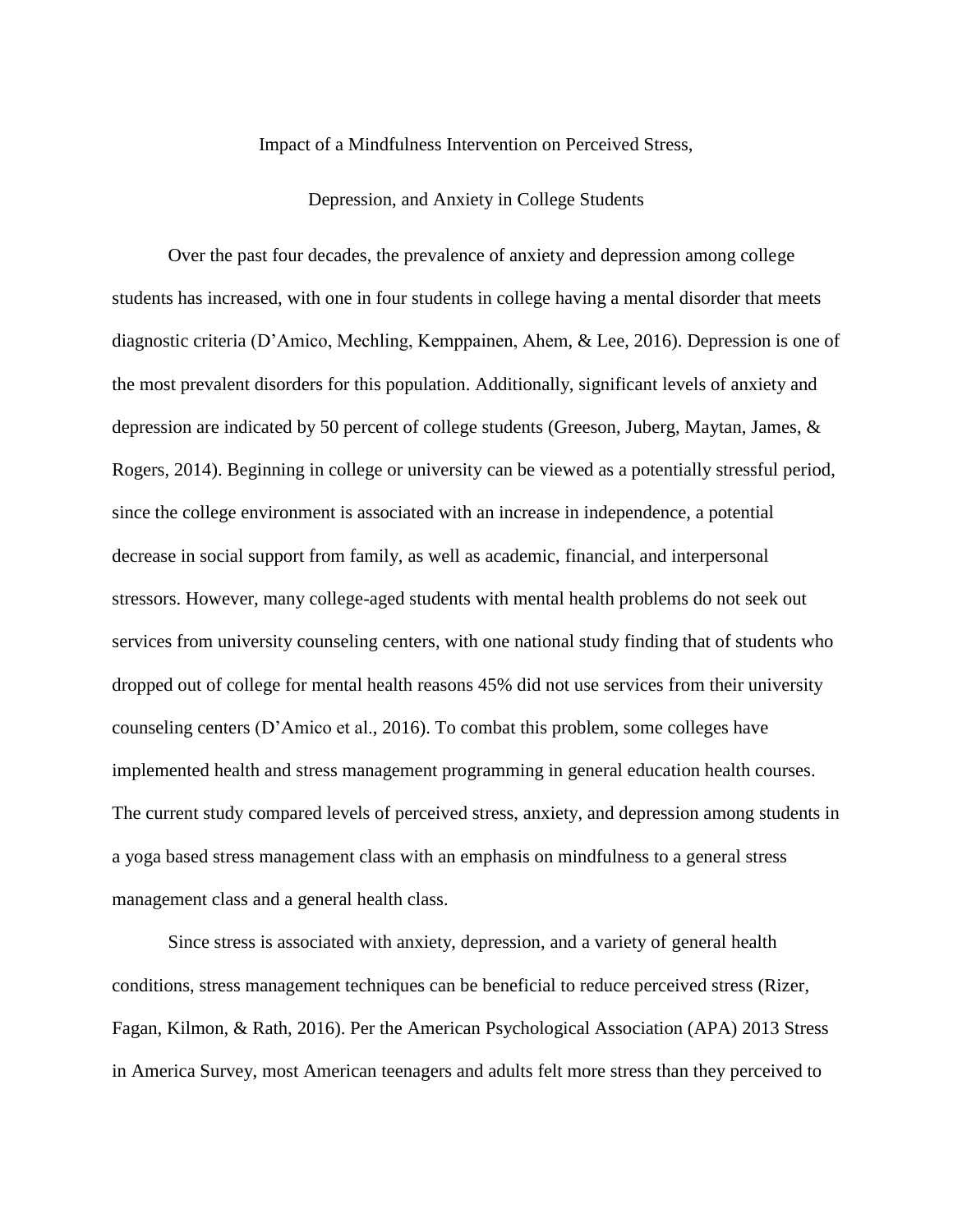be healthy, suggesting that American teenagers and adults believe that perceived health and perceived stress are inversely related (APA, 2013). Additionally, the first year of college is a time that can be filled with significant stress; the college environment provides an increase in academic, social and financial demands and typically a decrease in social support from family (Falsafi, 2016). College students can employ a wide variety of coping mechanisms to deal with this stress; some students use positive coping mechanisms like time management, seeking social support from others, or relaxation techniques (Palmer & Roger, 2009). Other students use ineffective coping mechanisms like substance use (Bodenlos, Noonan, & Wells, 2013). Mindfulness is one relaxation technique and coping strategy that is associated with reductions in stress, anxiety, and depression that has substantiated support in the literature. More specifically, the relationship between stress reduction and the practice of mindfulness in the college population has been examined by a variety of research studies and has strong evidenced-based support (Caldwell, Harrison, Adams, Quin, & Greeson, 2010; Carmody & Baer, 2008; Palmer & Roger, 2009). In addition to perceived stress, physiological measures such as blood pressure are significantly related to stress (Terrill, Gjerde, & Garofalo, 2015).

As noted above, mindfulness is a core construct of this study that has significant research support in the literature. Per Kabat-Zinn (2002), mindfulness can be defined as "simply paying attention on purpose and staying in the present moment, while remaining nonjudgmentally aware of unfolding physical, mental, and/or sensory experiences" (p. 732). Although mindfulness originated from Buddhism, it is no longer considered to be a specifically religious practice and need not interfere with participants' religious practice or beliefs (Williams & Kabat-Zinn, 2011). In the literature, general mindfulness practice is correlated with positive emotion, as well as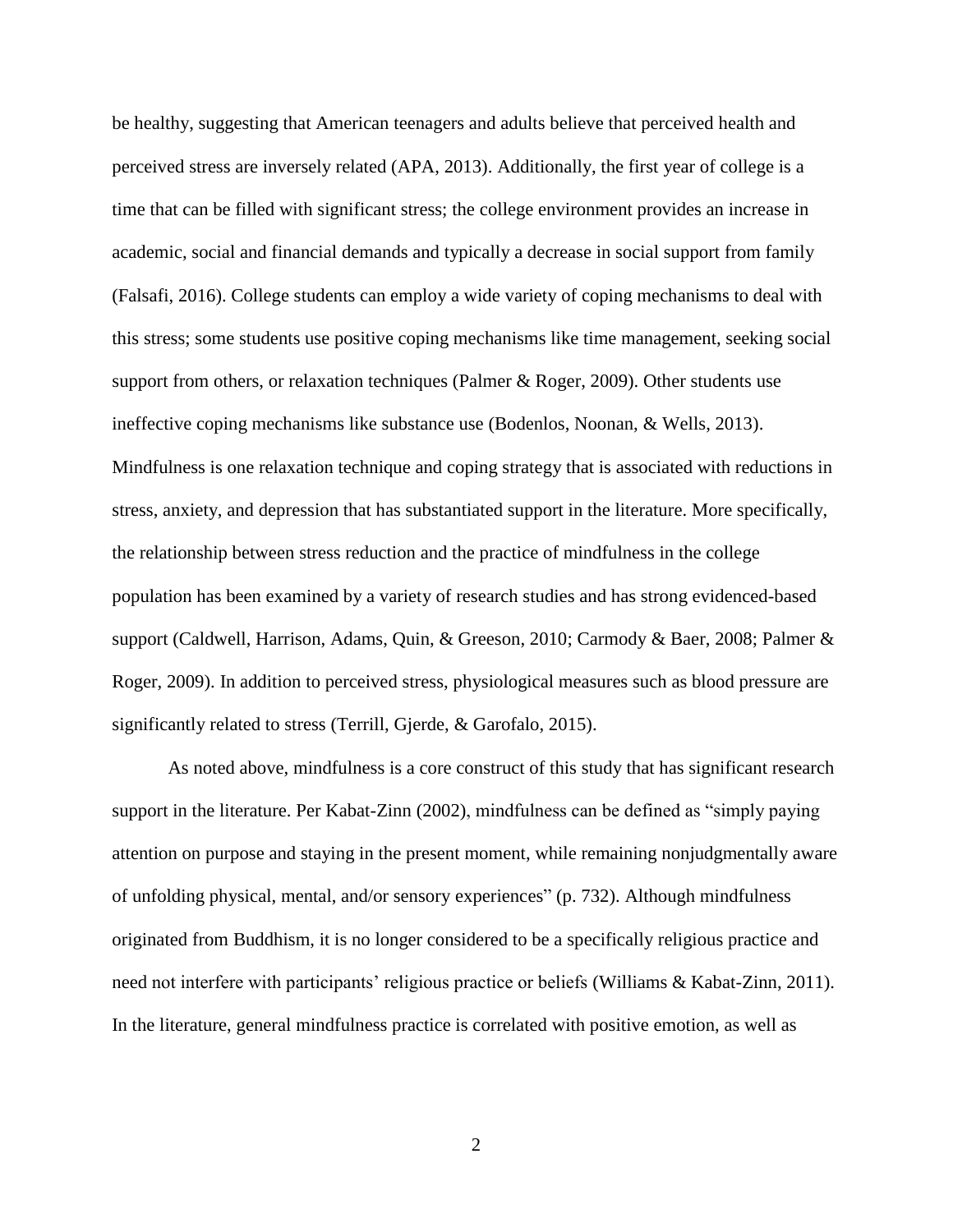stress reduction, psychological health, and general health in both general and clinical populations, such as individuals with anxiety, depression, and cancer (Bodenlos et al., 2013).

Several studies have examined the relationship between mindfulness and stress in a college population without using a mindfulness intervention; these studies measured college students' levels of mindfulness in relation to a variety of factors that are associated with stress, depression, anxiety, and general psychological health (Bodenlos et al., 2013; Hou, Ng, & Wan, 2015; Palmer & Roger, 2009). In one study, stress acted as a mediating variable between mindfulness and alcohol problems in college students (Bodenlos et al., 2013). Another study examined coping strategies that first-year college students engage in when they experience stress and found that mindfulness was significantly positively related to rational coping in stressful situations and was significantly negatively related to emotional coping (Palmer & Rodger, 2009).

While mindfulness is related to coping strategies such as rational coping, mindfulness practice is not specifically a coping strategy for stress. In a Chinese college student sample, one study found that mindfulness was significantly related to reductions in levels of both psychological and physiological measures of anxiety over the course of a semester, despite increases in cortisol levels and perceived stress that are typical at the end of the semester (Hou, Ng, & Wan, 2015). This study measured mindfulness, perceived stress, and cortisol levels before, during, and after the exam period. However, this study excluded college students with psychological disorders or who had a family history of psychological disorders. Since most other studies either included individuals with specific psychological disorders such as anxiety or depression, or did not rule-out individuals with or with a family history of psychological disorders, these results should be interpreted with caution. Another study that measured mindfulness without having a mindfulness intervention examined the factors that influenced if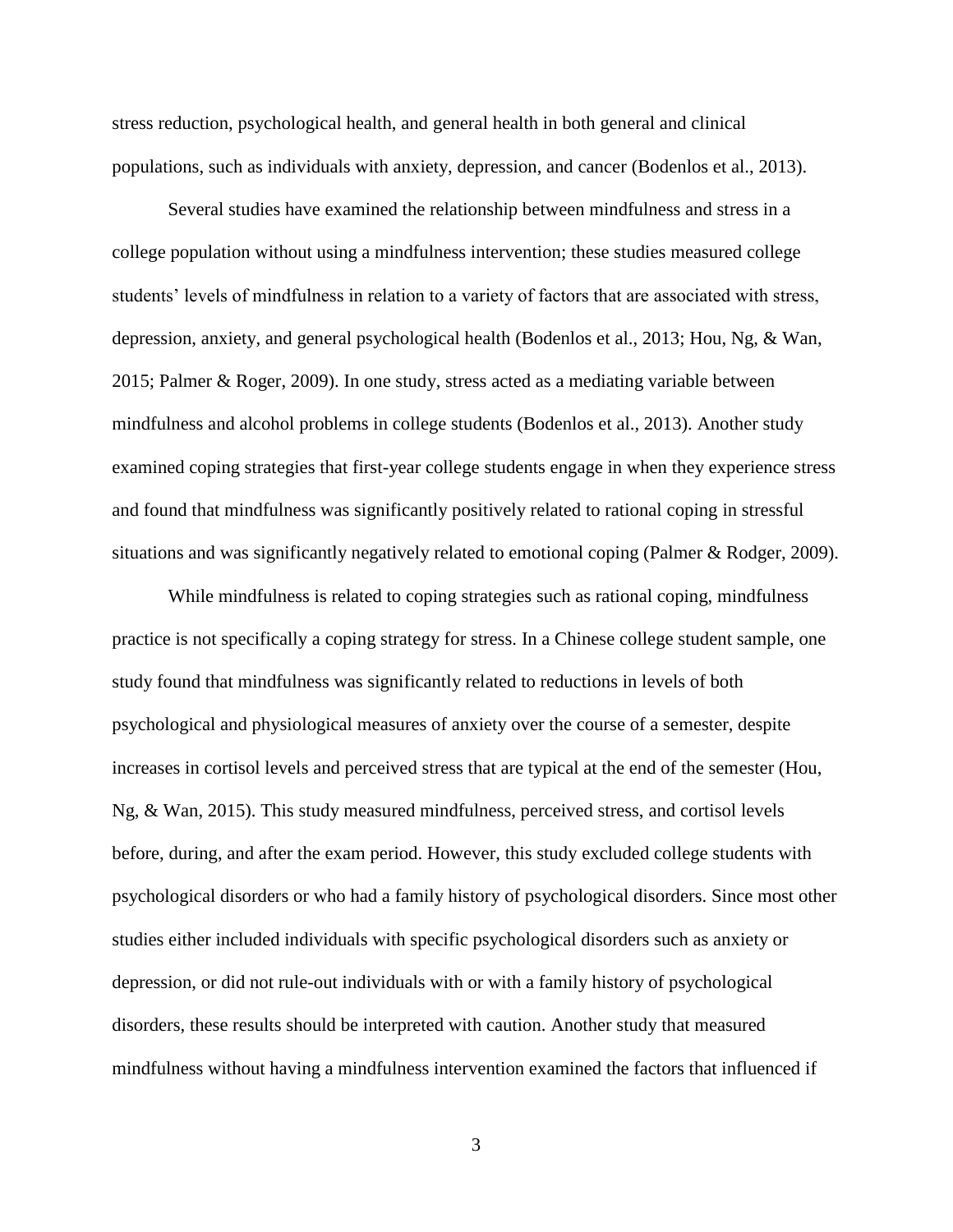college students were interested in participating in mindfulness meditation. The authors found that college students would be more likely to participate in mindfulness meditation if they believed that the effort they put in was worth the benefits that they would receive (Rizer et al., 2016). This theory is called the Health Belief Model. This study is significant in that it highlights how explaining the benefits of mindfulness before engaging in mindfulness practice can encourage college students that the benefits of mindfulness are worth the time required to practice.

Traditionally, one of the most common types of mindfulness interventions is Mindfulness-Based Stress Reduction (MBSR), which includes the practices of walking meditation, sitting meditation, body-scan meditation, and hatha yoga stretches (Caldwell et al., 2010). As part of this practice, participants attended two and a half hour sessions for eight weeks, with one all-day session during the sixth week (Carmody  $\&$  Baer, 2008). MBSR is an extremely structured practice that includes homework for participants to complete each day, where participants spend time engaging in mindfulness exercise that they learned in the sessions. In the literature, MBSR is associated with increased psychological functioning, increased physical health such as sleep quality, and decreased perceived stress (Caldwell et al., 2010; Carmody & Baer, 2008). In one clinical adult sample, increased mindfulness levels in a pre-post study were significantly related to decreased levels of perceived stress, depression, anxiety, and increased psychological wellbeing, all with moderate to large effect sizes (Carmody & Baer, 2008). Additionally, this study examined the mechanisms of change that are associated with mindfulness practice to examine which elements of mindfulness were most closely related to the decreased levels of perceived stress, depression, and anxiety by examining which mindfulness activities participants engaged in outside of class the most. This study found that there was a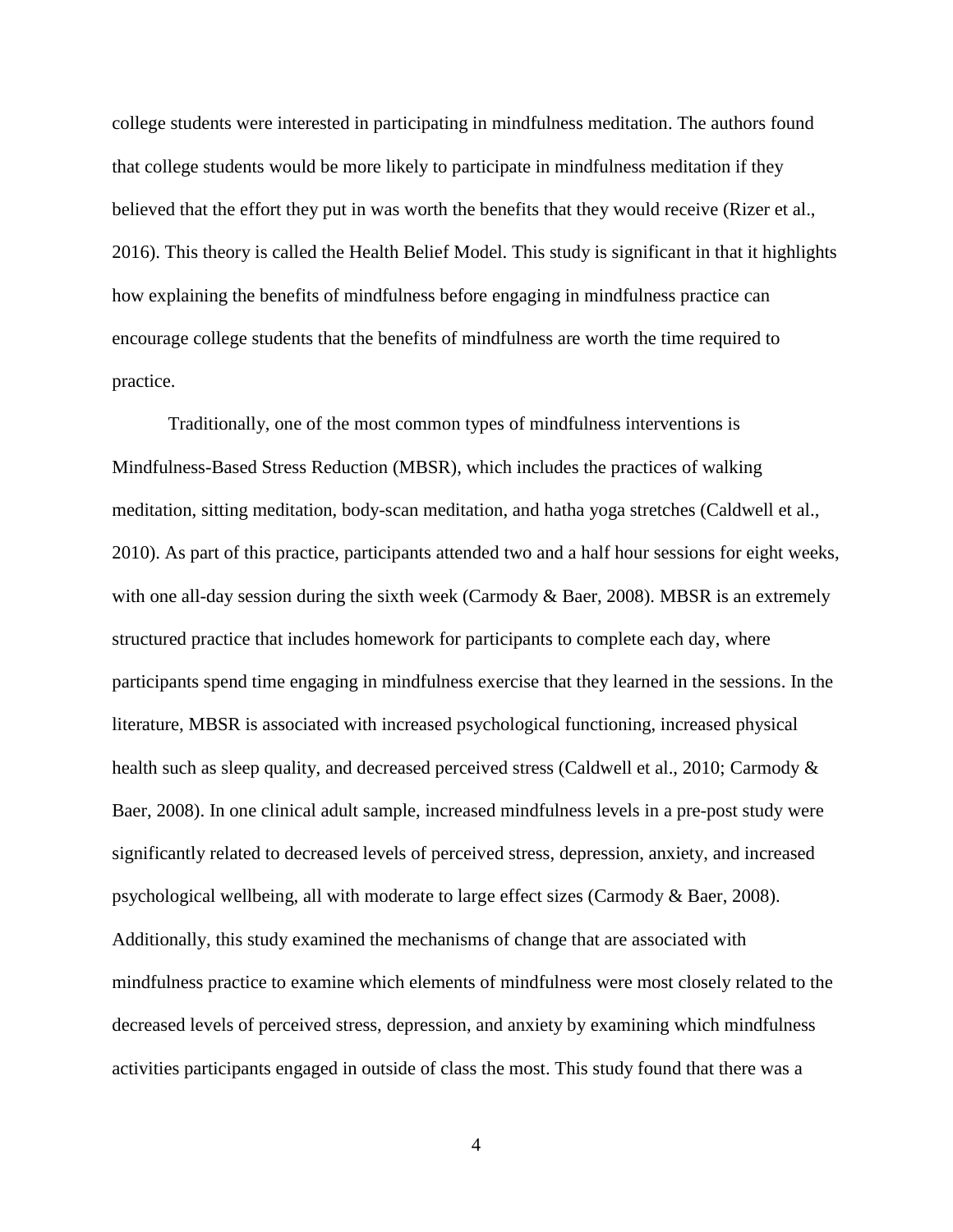significant relationship between these variables and time spent outside of class practicing mindful sitting, hatha yoga, and body scan techniques. However, informal mindfulness practice, like using mindfulness with routine activities such as walking, eating, washing dishes, or showering were not significantly related to the changes in other variables. Although using mindfulness practice in everyday life through mindful walking and eating are specific concepts that are taught as part of a MBSR approach, they are not significantly related to the changes in perceived stress, depression, and anxiety. Based on these findings, mindful eating and mindful walking were used as an introductory mindfulness exercise but were not a primary focus of the current study.

One qualitative study for college students experiencing anxiety that were referred from the counseling center examined how clients participating in a MBSR felt about this intervention (Hjeltnes, Binder, Moltu & Dudas, 2015). Many group members in this study experienced fear and anxiety about not practicing mindfulness the correct way. Although this is not surprising with a population that is experiencing problematic anxiety, it is an element that can be beneficial to address with this population. Because of this, it is important for the group leader to highlight the nonjudgmental aspects of mindfulness for this population and to acknowledge that practicing mindfulness requires an adjustment period that other group members are also going through. By having group members share their experiences of practicing mindfulness with a partner or a small group, group members can experience less anxiety about the MBSR process. Overall, the process of mindfulness-based stress reduction (MBSR) has significant research support in the literature.

Like mindfulness-based stress reduction (MBSR), mindfulness-based cognitive therapy (MBCT) is another mindfulness intervention that has significant support in the literature. It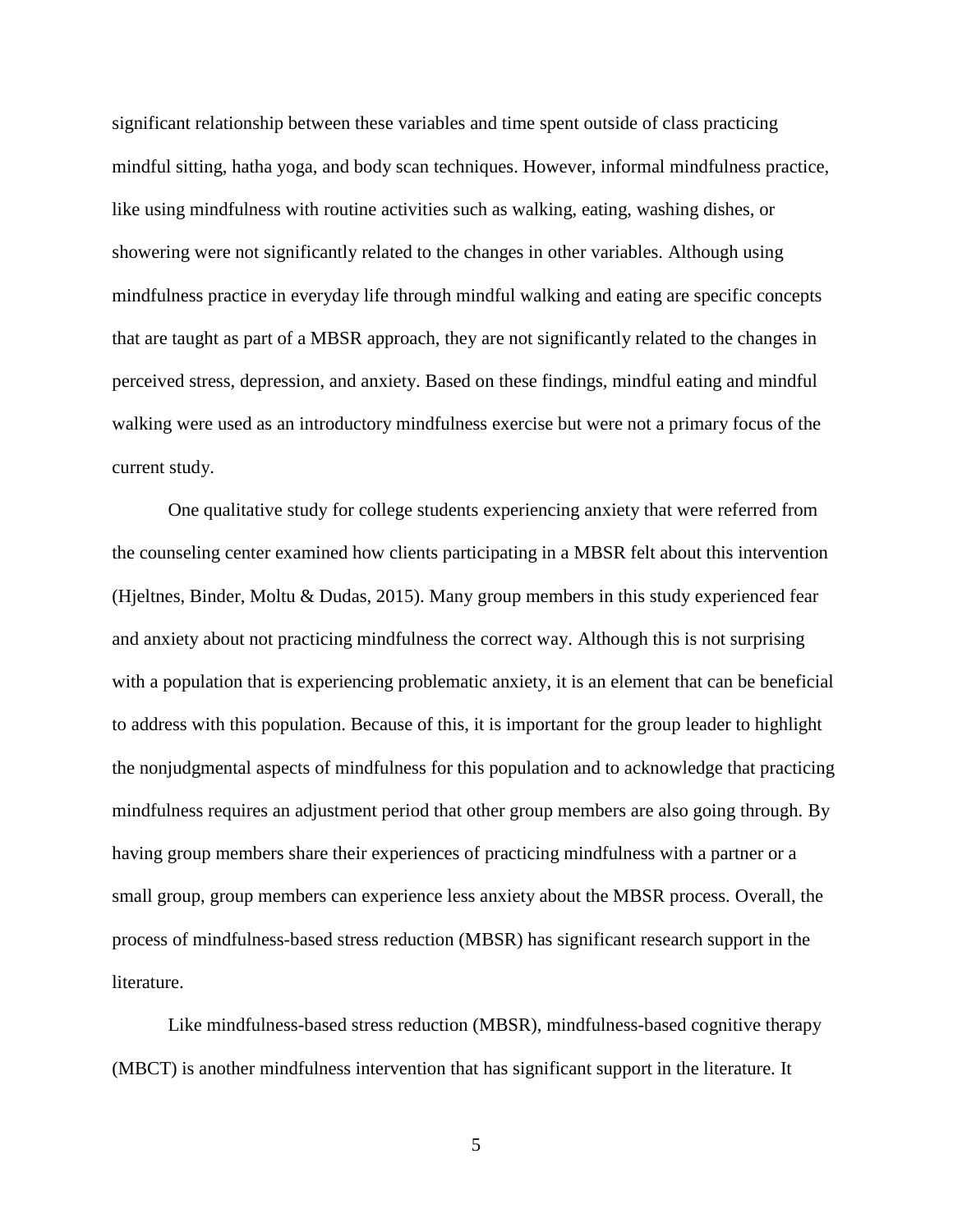focuses on mindfulness exercises like body-scan meditation, mindful eating, mindfulness during a routine activity, breathing meditation, and sitting meditation, as well as cognitive elements like engaging in a mood discussion and providing resources for homework (Schwarze & Gerler, 2015). Historically, it is a combination of MBSR and cognitive therapy.

In the literature, there are a variety of mindfulness interventions that are not highly structured interventions like MBSR or MBCT that have support. More specifically, mindfulness is positively correlated with a variety of factors including optimism, life satisfaction, openness to experience, positive affect, and self-compassion (Shearer et al., 2016). One study used a randomized control trial to compare mindfulness practice versus yoga in a college student population with either depression or anxiety diagnoses found that both groups experienced a significant decrease in anxiety, depression, and stress at the end of a semester compared to a control group (Falsafi, 2016). Additionally, there was a significant increase in self-compassion in the mindfulness group but not in the yoga group, which suggests that self-compassion is uniquely significant to mindfulness but not yoga. While hatha yoga is traditionally included as an element of mindfulness practice, this study is valuable in that it demonstrates how mindfulness with both self-compassion and yoga might be beneficial for college students who may avoid formal psychological treatment and counseling for issues like depression and anxiety.

An electroencephalography (EEG) study examined the effectiveness of a mindfulness intervention using yoga stretches, breathing exercises, quick meditation, and stress response education compared to an active control of letting college students interact with a therapy dog for a set amount of time on stress response as measured by heart-rate variability (Shearer et al., 2016). One to two weeks after the intervention, participants completed the first four subtests of the Wechsler Adult Intelligence Scale (WAIS) while connected to an EEG to induce stress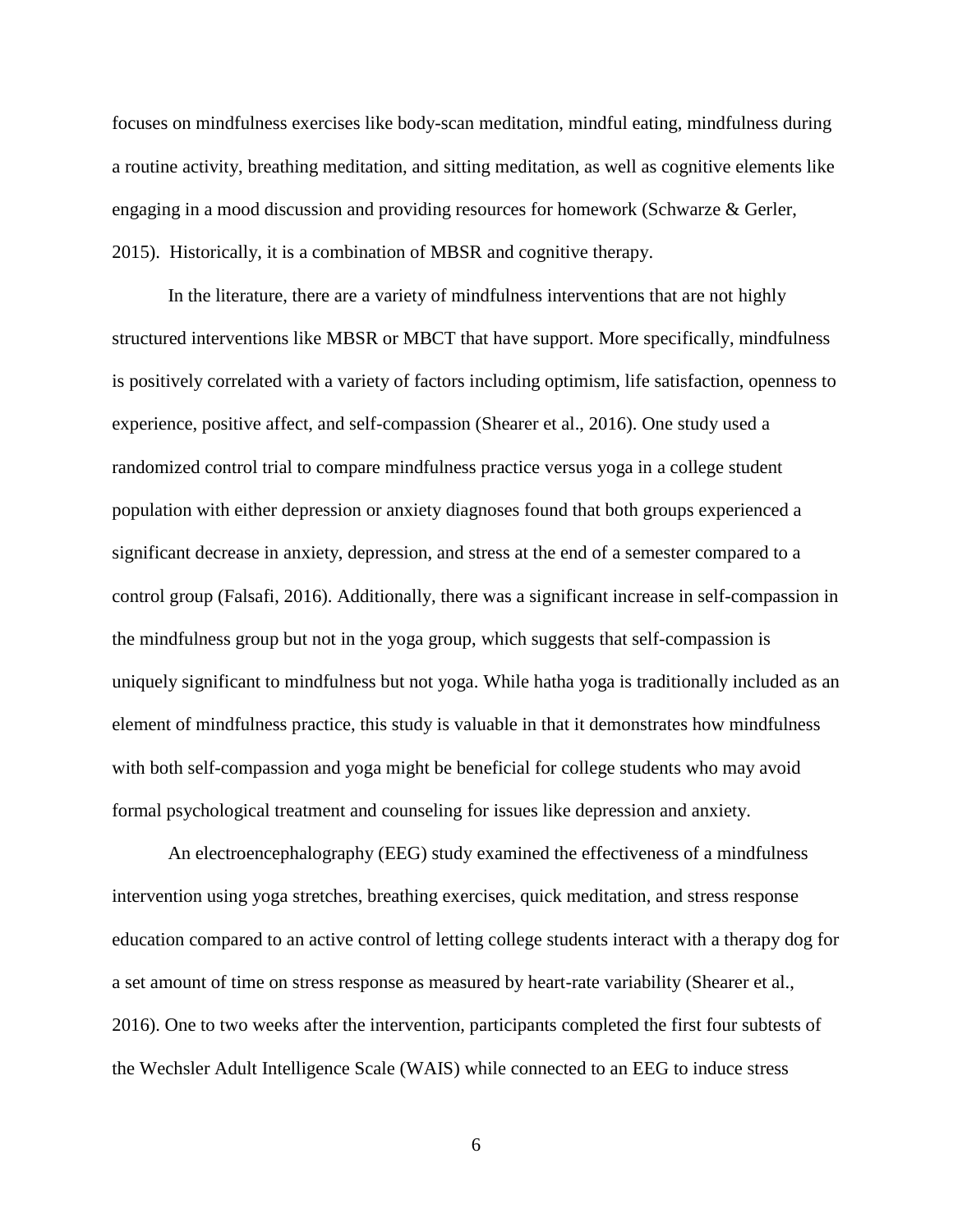(Wechsler, 2008). Although the mindfulness intervention was not specifically related to increases on a mindfulness questionnaire that measured the facets of mindfulness, it was significantly associated with an improved ability to regulate heart-rate variability. Since heartrate variability can be viewed as physiological way to measure stress, this study suggests that the mindfulness intervention can be significantly associated with decreased measures of physiological stress even if participants are not aware of the variety of mindfulness facets.

Another study examined the relationship between mindfulness, sleep, mood, and perceived stress in movement-based courses other than yoga, such as Pilates, Taiga Quan, and Gyrokinesis in a college student population (Caldwell et al., 2010). Since each of these movement-based forms are associated with meditation in some way, researchers predicted that these forms would be associated with changes in mindfulness over the course of the semester. Participants in this study were already enrolled in movement-based courses as part of physical activity class that met for an hour and 15 minutes twice per week. Each group had increases in at least two of the five facets of mindfulness, but the specific facets that increased varied slightly by group. However, the results from the study are limited, since no control group was used. This format of recruiting students in pre-existing health classes was a technique used in the present study.

Thus far in this paper, the terms depression and anxiety have been referred to as general psychological terms. However, instead of using these general terms, this study specifically examined the constructs of demoralization, anhedonia, and anxiety based on the three-factor model of internalizing dysfunction (Sellbom, Ben-Porath, & Bagby, 2008). Per this model, the general term depression does not measure one specific construct that is distinctive to depression but rather two unique elements: demoralization and anhedonia. More specifically, demoralization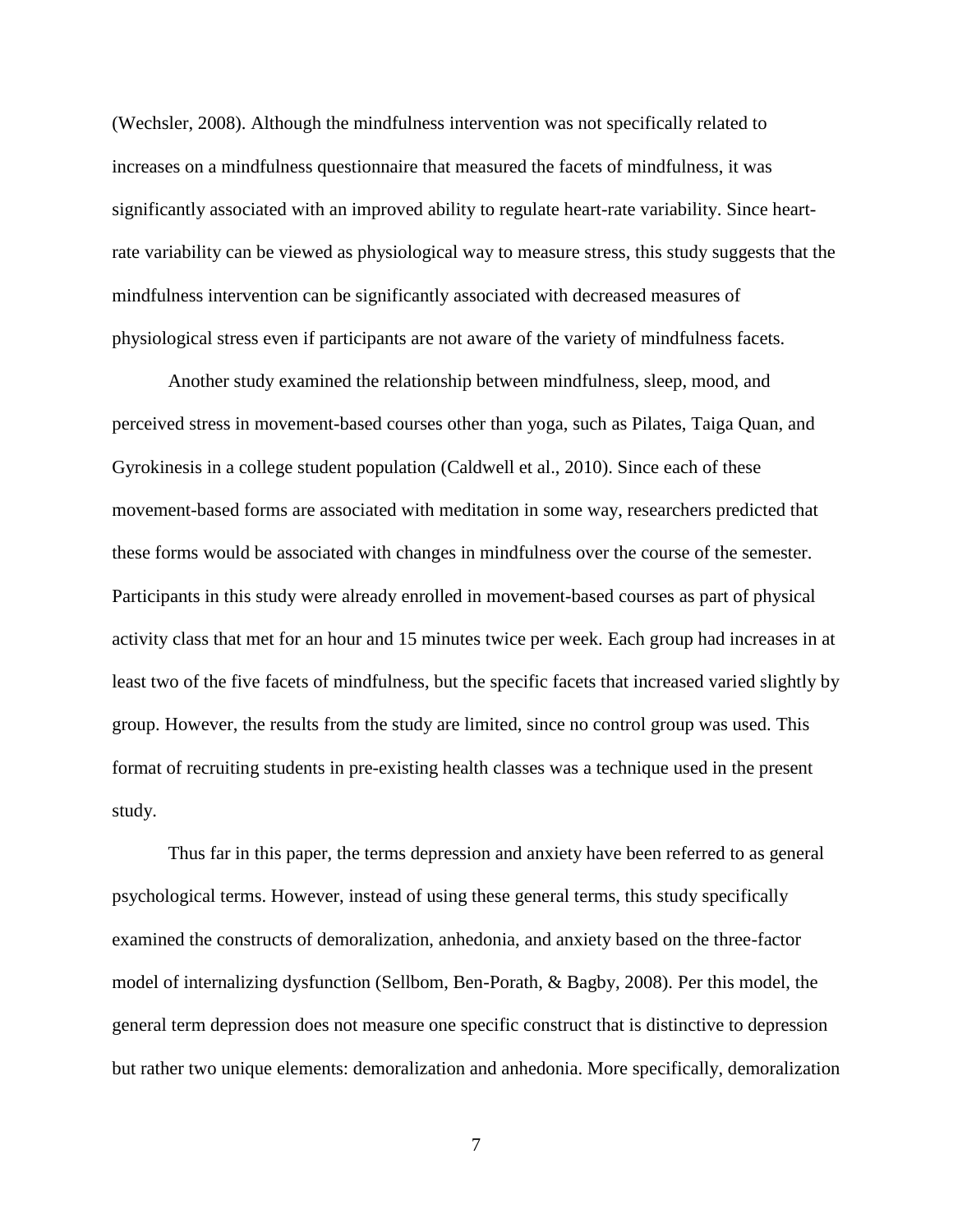can be viewed as a sense of hopelessness that is common in depressive disorders, but is also associated with a variety of areas of psychology dysfunction. Rather, anhedonia, which, can be referred to as low levels of positive emotion, is more unique to depression. Since anxiety and depression are highly correlated, and there is no genetic difference between Major Depressive Disorder and Generalized Anxiety Disorder, this study also examined anxiety (Sellbom et al., 2008).

Overall, previous studies have found that mindfulness is related to stress reduction, and psychological and physical health benefits in both general and clinical populations, including adults with anxiety, depression, and cancer (Bodenlos et al., 2013). The current study was beneficial in that it compared levels of mindfulness, perceived stress, depression, and anxiety and contained two control groups. The present study included participants from three health and wellness classes: (1) a yoga class that incorporates mindfulness, (2) a general stress management health class, and (3) a general health class. The participants were administered measures to determine perceived stress, anxiety, mindfulness, and depression as measured by demoralization and anhedonia on the Minnesota Behavioral Health Screen (MBHS). The present study is unique in that it compared the relationship and benefits of mindfulness and yoga with other forms of stress management and physical activity in a college classroom environment.

It was hypothesized that the scores of the stress management group with an emphasis on mindfulness would be statistically significantly different from the scores of the general stress management class and the general health class on perceived stress, anhedonia, demoralization, and anxiety. It was also hypothesized that the scores of the general stress management class would be statistically significantly different from the general health class f perceived stress, anhedonia, demoralization, and anxiety. To summarize, the independent variable was the health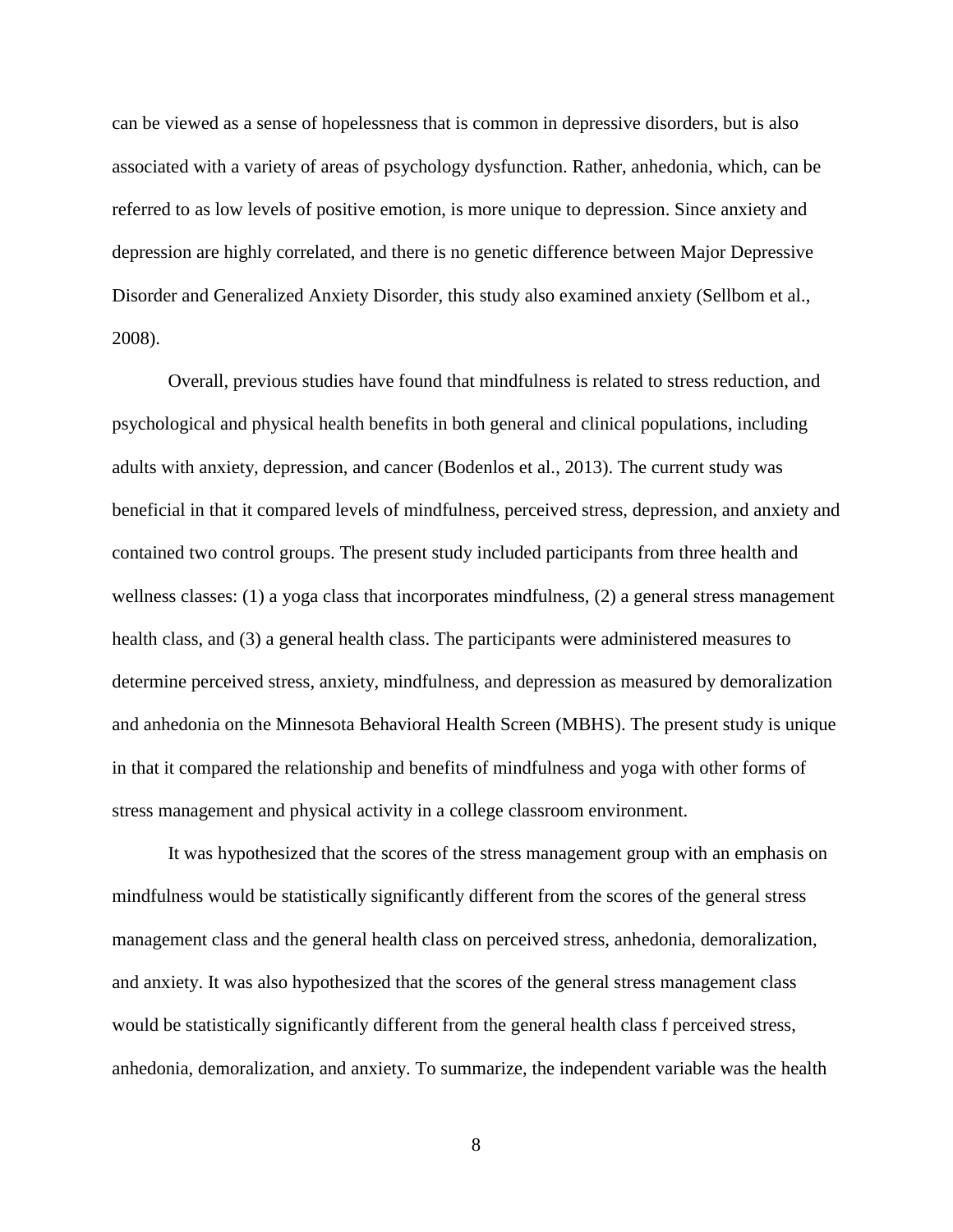class status, and the dependent variables were levels of perceived stress, demoralization, anhedonia, and anxiety.

Because of the set structure of the mindfulness intervention being used as part of a health class, the highly structured MBSR intervention was not used in this study, but rather this study incorporated mindfulness exercises into a college Stress Management and Wellness health class. Similarly, Mindfulness-Based Cognitive Therapy is a technique that is used in group or individual therapy. Since this study examined mindfulness, perceived stress, depression, and anxiety in a stress-management and wellness class or a general health class, MBCT technique was not used. This study used a general mindfulness intervention as part of a stress-reduction and wellness college class to determine if participants who received the mindfulness intervention had lower levels of demoralization, anhedonia, anxiety, perceived stress than the control groups.

#### **Method**

#### **Participants**

Participants in this study consisted of 66 students from Western Carolina University, which is a midsize, southeastern university in the United States, enrolled in three specific sections of stress management and wellness classes and general health classes. Participants enrolled in the study voluntarily and did not receive extra credit or course credit for the involvement. While 84 students participated across all three data collection periods, only 66 provided complete data during the third data collection period. The sample consisted of 43 females and 23 males who completed the third data collection questionnaire. Participants consisted of 18-24-year-old students, with a mean age of 19.84 (SD 1.56). The ethnicity breakdown was: Caucasian (84%), Hispanic or Latino (1%), African American (10%), Native American or American Indian (1%), Asian/Pacific Islander (1%), and Other (3%).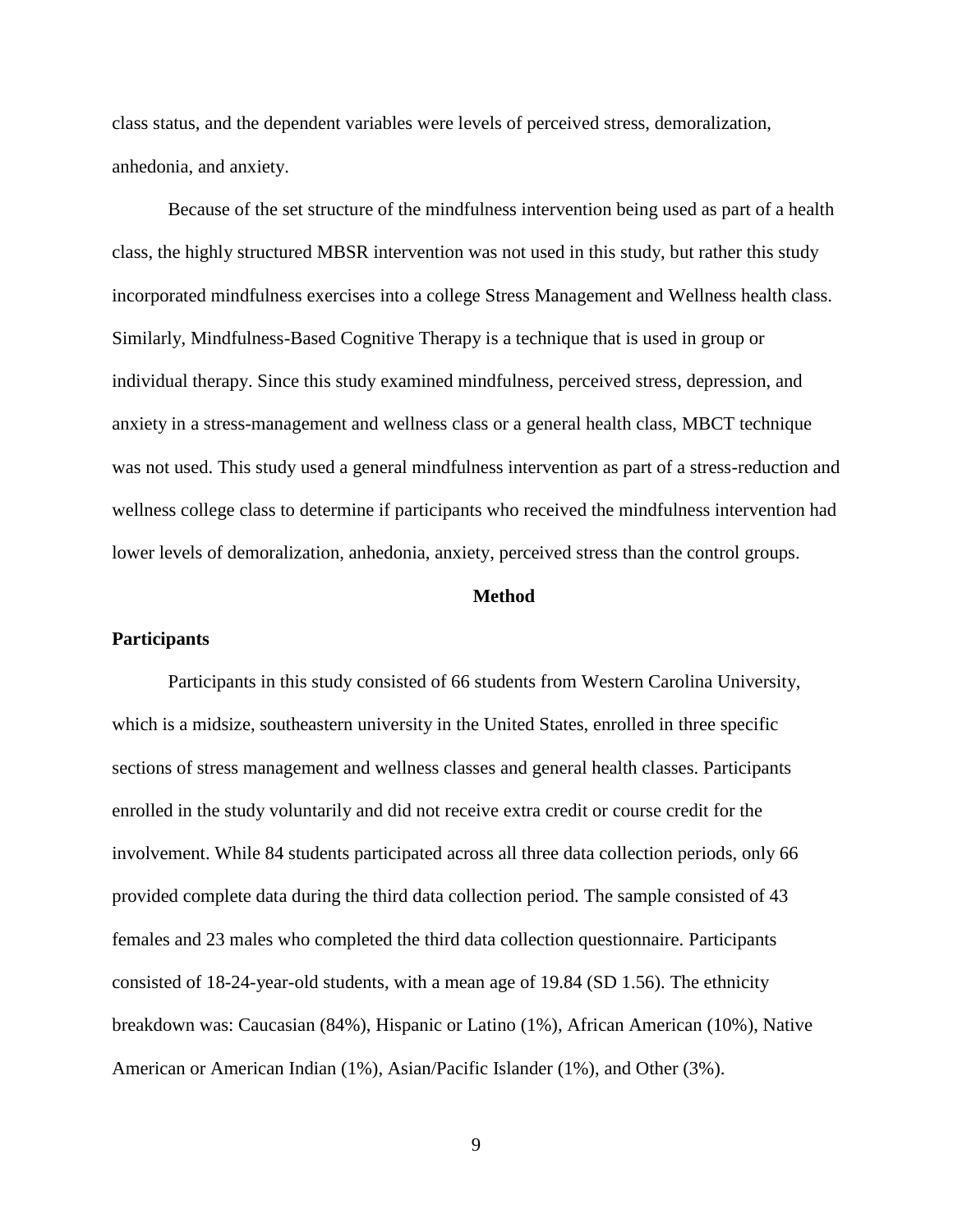#### **Measures**

The Five-Facet Mindfulness Questionnaire (FFMQ) is a widely researched measure that examines five facets of mindfulness: observing, non-judging, describing and identifying, acting with awareness, and non-reactivity to inner experience (Baer, Smith, Hopkins, Krietenmeyer, & Toney, 2006). It is based on the combination of four widely used mindfulness questionnaires has acceptable levels of correlations with related constructs, such as negative correlations with though suppression and dissociation and positive correlations with emotional intelligence and self-compassion (Baer et al., 2006). This measure has been used to examine changes in levels of mindfulness over time both in mindfulness-based stress reduction and in general mindfulness programs (Caldwell et al., 2010; Carmody & Baer, 2008; Shearer et al., 2016).

The Minnesota Behavioral Health Screen (MBHS; McCord, Haugh, & Hutchinson, 2017) is an instrument currently being developed for use as a screening measure for various psychopathology constructs in primary medical care settings. It contains 27 short, dichotomous items that target key constructs of somatization, demoralization, anhedonia, anxiety, suicidal tendencies, activation, cognitive complaints, disconstraint, and substance misuse. The current study considered only the demoralization, anhedonia, and anxiety scales. In a large college student sample these three scales exhibited Cronbach's alpha values of .79, .67, and .77, respectively (Cronbach, 1951). Validity data are based on correlations between the screening scales and target scales on the Minnesota Multiphasic Personality Inventory  $-2$  – Restructured Form (MMPI-2-RF; Ben-Porath & Tellegen, 2008/2011) in this same college student sample. Specifically, the correlations between the MBHS scales and the MMPI-2-RF scales for the three constructs of demoralization, anhedonia, and anxiety were .71, .57, and .66, respectively (Cronbach, 1951; McCord et al., 2017).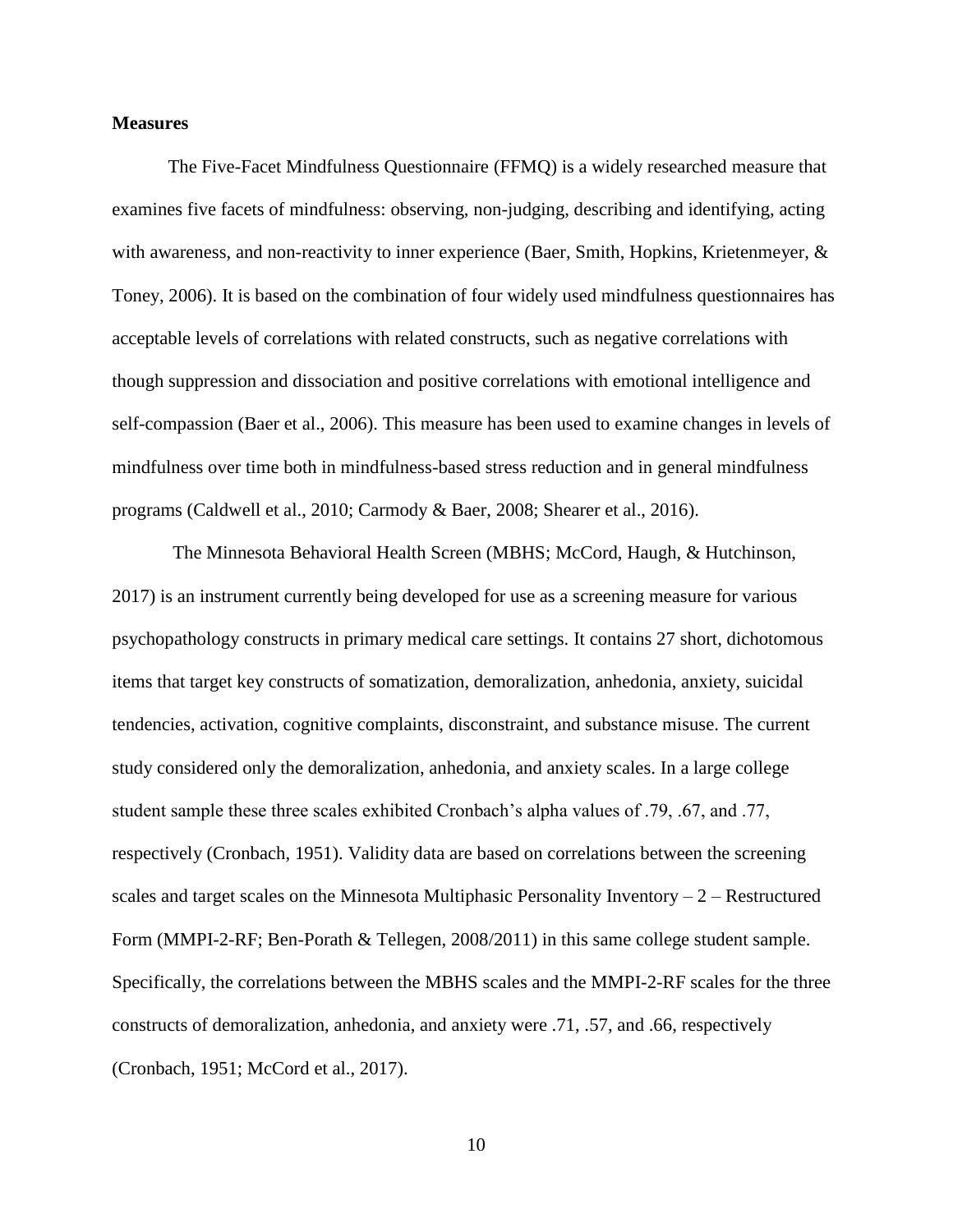The Perceived Stress Scale (PSS) is a widely used measured in both research and clinical settings that measures perceived stress and the degree to which individuals perceive circumstances in their life to be outside their control and stressful (Cohen & Williamson, 1988). In previous studies examining mindfulness in college students and young adults, the 14-item version of the PSS had a reliability of .87 and acceptable levels of validity (Bodenlos et al., 2013; Cronbach, 1951; Rizer et al., 2016).

## **Procedure**

Students were recruited from Western Carolina University. These students were enrolled three specific sections of stress management and wellness and general health courses during the Fall 2017 semester. Since this study was tracking changes in levels of mindfulness, depression, anxiety, and perceived stress over the course of the semester, students completed the survey three times: the  $2<sup>nd</sup>$ ,  $7<sup>th</sup>$ , and  $16<sup>th</sup>$  weeks of the semester. Participants were at least 18 years of age during the first data collection time period. Participation was voluntary, and students did not receive any course credit or extra credit for completing the study. Once students indicated that they were interested in participating, they gave consent and were encouraged to ask any questions pertaining to the study. Once the consent forms were signed, the investigator provided a link to the survey online and allowed participants to complete the three self-report measures on Qualtrics. The Five-Facet Mindfulness Questionnaire (FFMQ) was completed first, followed by the Perceived Stress Scale (PSS), and the Minnesota Behavioral Health Screening (MBHS). The procedure was replicated during the midpoint of the semester and during the last week of classes, before final exams had begun. The data from this study was analyzed using SPSS.

#### **Analyses**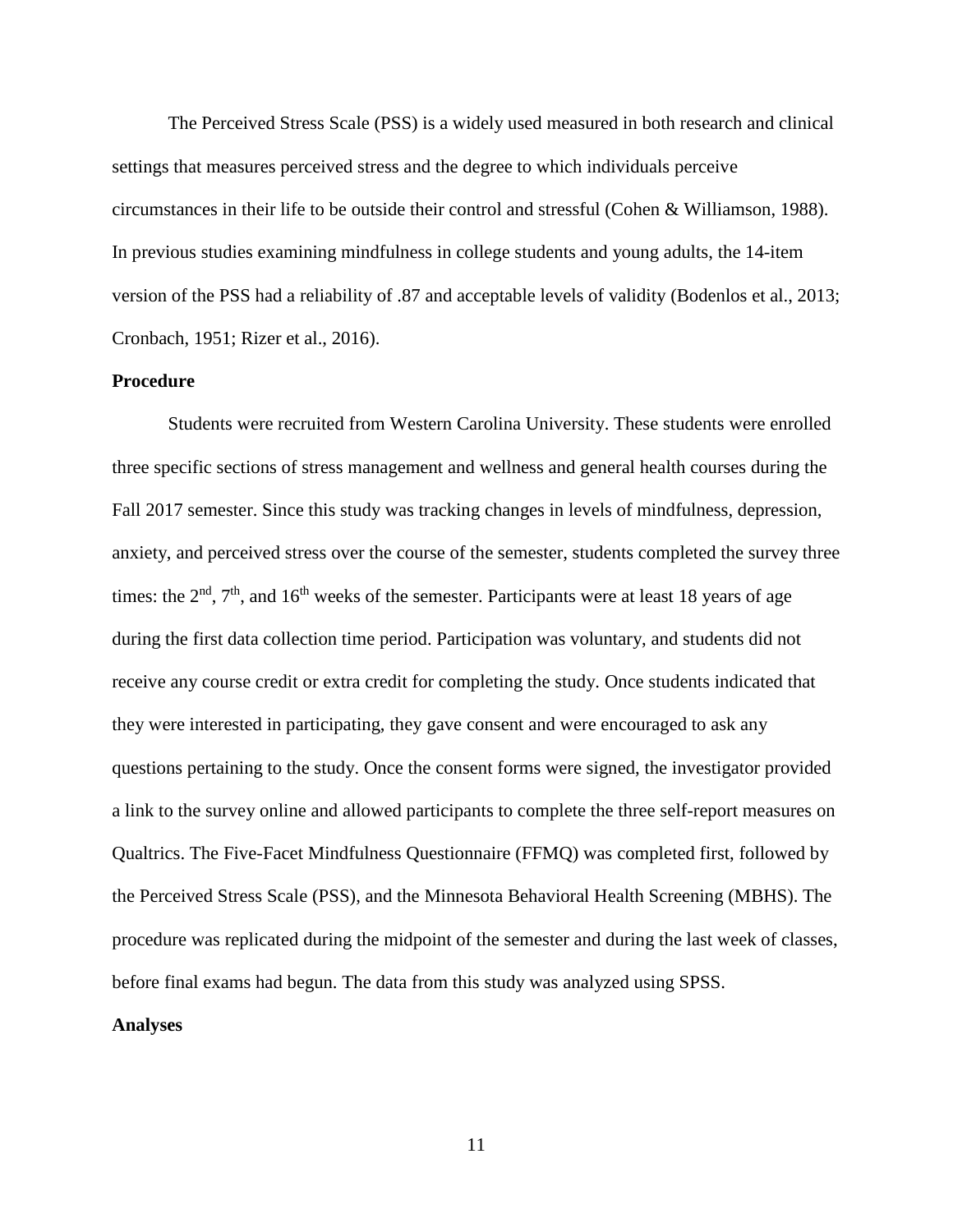All hypotheses were tested using multivariate analysis of variance (MANOVA). Additionally, secondary analyses used the Five-Facet Mindfulness Questionnaire as a manipulation check to determine if there was a difference in mindfulness scores between conditions. It was hypothesized that the stress management and wellness class that is yoga and mindfulness based would be significantly higher on facets of mindfulness that either of the other two conditions. However, we also predicted that the general stress management and wellness condition would be significantly higher on facets of mindfulness than the general health class, but would be significantly lower and not include as many facets of mindfulness as the mindfulness based condition. In this way, the scores on the FFMQ were used as a manipulation check and not a dependent variable in the analyses.

#### **Results**

A one-way between groups multivariate analysis of variance was performed to investigate the difference in health classes status on psychological dysfunction. Four dependent variables were used: perceived stress, demoralization, anhedonia, and anxiety. The independent variable was health class status, where students were either in a stress management and wellness class that received a mindfulness intervention, a general health class, or a stress management and wellness class that received instruction as usual.

#### **Tests of Assumptions**

Preliminary assumption testing was conducted to check for normality, linearity, univariate and multivariate outliers, homogeneity of variance-covariance matrices, and multicollinearity, with several violations noted. While univariate normality was achieved for perceived stress, demoralization, and anhedonia, Levene's Test of Homogeneity of Variance was violated for anxiety ( $p < .05$ ) (Levene, 1960). Additionally, there were univariate outliers for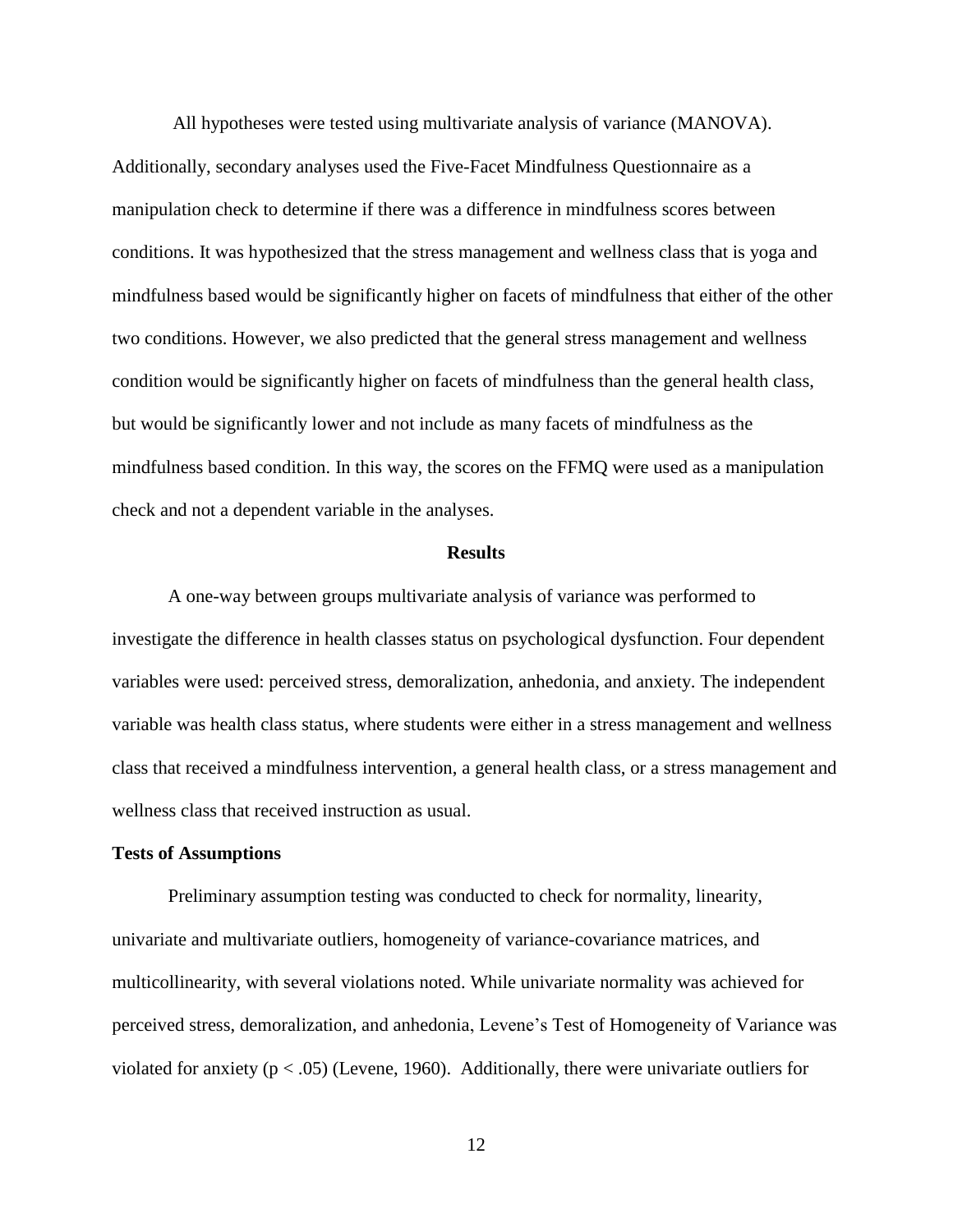each dependent variable, as assessed by a boxplot, with two outliers for perceived stress, six outliers for anxiety, four outliers for anhedonia, and eleven outliers for demoralization. There were multivariate outliers in the data set, as assessed by Mahalanobis distance ( $p < .001$ ) (Mahalanobis, 1936). There was not a linear relationship between health class status any of the dependent variables, as assessed by scatterplot. Since the highest correlation shows only 33.3% of the shared variability between the dependent variables, there was no assumption of multicollinearity. There was not homogeneity of variance-covariances matrices, as assessed by Box's test of equality of covariance matrices ( $p < .001$ ) (Box, 1953). Since there were unequal sample sizes and a statistically significant Box's M result, Pillai's Trace was used as a multivariate test instead of Wilks' Lambda (Tabachnick & Fidell, 2007).

#### **Tests of Hypotheses**

There was not a statistically significant difference between the health classes on the dependent variables,  $F(4, 8) = 782$ , p > 0.05. There was not a statistically significant difference between health classes on perceived stress  $F(2,61) = 1.290$ ,  $p > .05$ . There was not a statistically significant difference between health classes on anhedonia  $F(2,61) = 0.490$ , p > .05. There was not a statistically significant difference between health classes on demoralization  $F(2,61) =$  $0.191$ , p  $> 0.05$ . There was not a statistically significant difference between health classes on anxiety  $F(2,61) = 0.880$ , p > .05.

A MANOVA was used as a manipulation check to determine if the levels of mindfulness differed significantly between the groups as predicted. There was not a statistically significant difference between health classes on levels of mindfulness, as operationalized by scores on the 5 facets of mindfulness on the Five-Facet Mindfulness Scale. There was not a statistically significant difference between health classes on the observing mindfulness scale  $F(2,64) = .405$ ,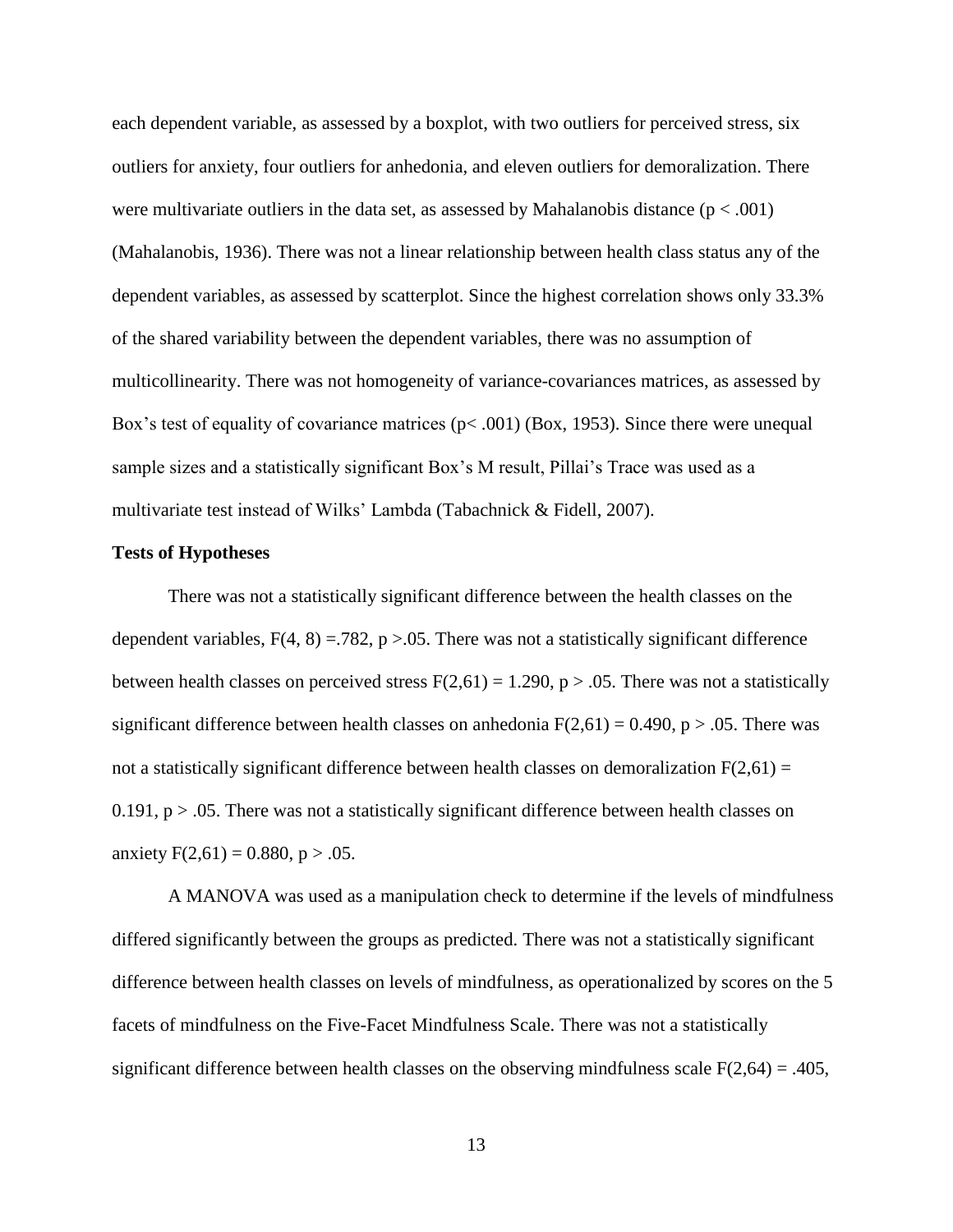p > .05. There was not a statistically significant difference between health classes on the describing mindfulness scale F (2,64) = .074, p > .05. There was not a statistically significant difference between health classes on the acting with awareness mindfulness scale  $F(2,64) =$  $1.215$ ,  $p > .05$ . There was not a statistically significant difference between health classes on the non-judging of current experience scale  $F(2,64) = .348$ , p > .05. There was not a statistically significant difference between health classes on non-reacting to current experience scale F(2,64)  $=.841, p > .05.$ 

#### **Discussion**

The purpose of this study was to examine the differences in levels of demoralization, anhedonia, anxiety, and perceived stress between students in a stress management and wellness class that received a mindfulness intervention, students in a general health class, and students in a stress management and wellness class that did not receive a mindfulness intervention. Results indicate that there were no significant differences between scores on perceived stress, demoralization, anhedonia, and anxiety between students in the stress management and wellness course that received the mindfulness intervention, students in the general health course, and students in the stress management and wellness course that did not receive the mindfulness intervention. While the hypotheses were not supported, there were a variety of factors that could have influenced these results.

One potential limitation was low sample size. Although 85 students participated in the study over the course of the semester, only 66 students provided complete end of the semester data. Because the study was examining group differences between participants in three classes that allowed a maximum of 40 students each, the maximum study sample size could be no larger than 120 students total. Additionally, participation in a research study was not a requirement for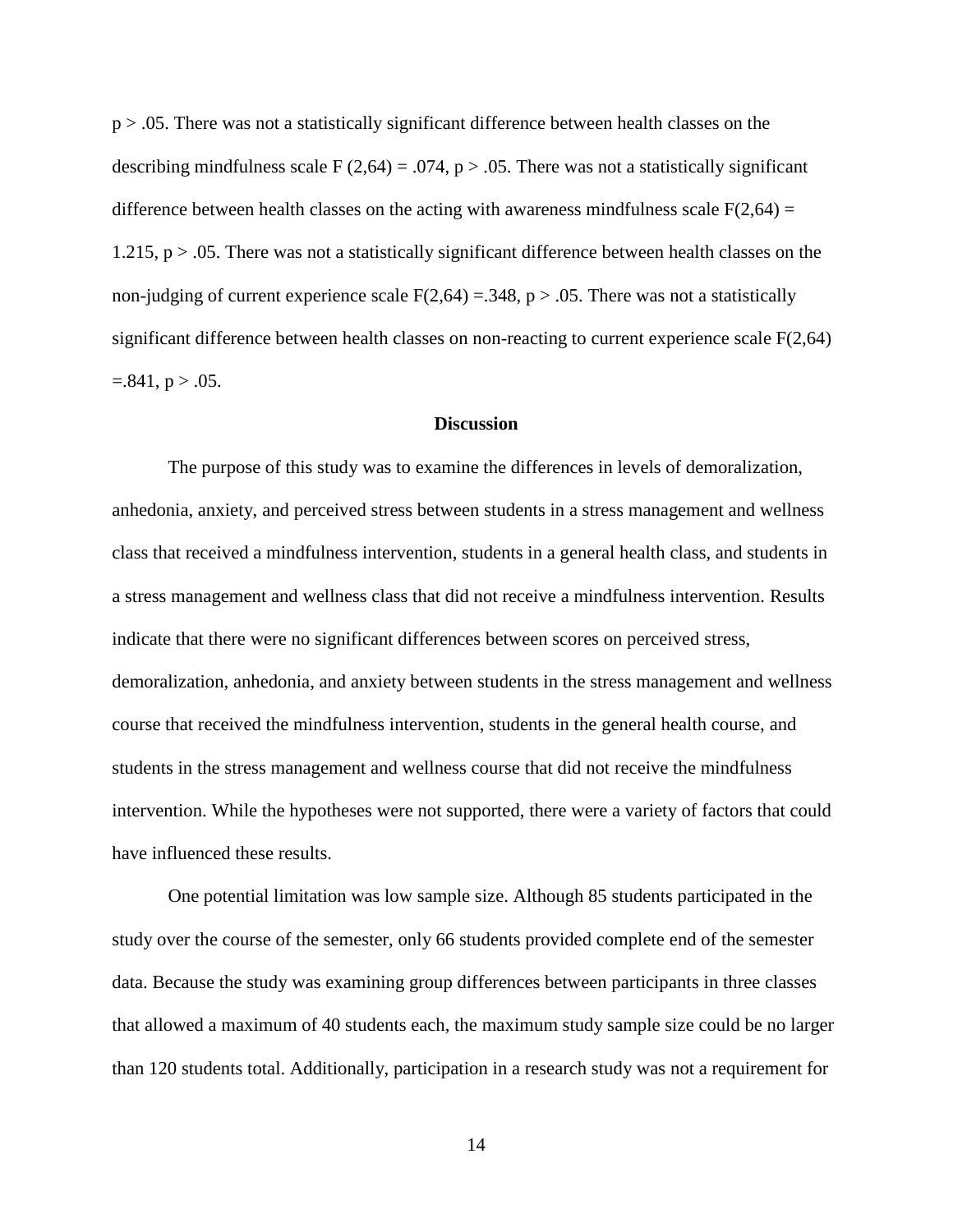health classes, so students did not have any additional external motivation to participate. In addition, since this study took place in health classes that are often taken by first semester college students, it is likely that this study excluded a group of participants who turned 18 after the beginning of the study. Future research could consider completing a mindfulness intervention during the spring semester, where more first-year students are likely to be of legal age. Future research should comprise more participants by including multiple classes of students for each condition, or collecting data in introductory psychology classes were research participation is required.

A second limitation was the brevity of the mindfulness intervention. Although all students in the class who received the mindfulness intervention were able participate in the 10 minute mindfulness activity each week, it is possible that the intervention was not strong enough or long enough to create a lasting difference the mindfulness scores between classes, as demonstrated by the manipulation check. Since previous research with Mindfulness Based Stress Reduction (MBSR) has demonstrated that having participants complete mindfulness activities as outside of the intervention is beneficial for increasing mindfulness practice, this technique should be included in future studies (Carmody & Baer, 2008).

Another potential limitation of the study was the rural, college student sample. The sample is made up of college students, in a rural southeastern region of the United States that is primarily Caucasian. Moreover, the sample was a majority of first year college students who seem to have lower levels of depression, anxiety, and perceived stress than what is considered clinically elevated. Because of this, it is possible that genuine, severe psychopathology was considered to be outliers in the data set. Additionally, due to logistical concerns on behalf of the data collector, the health class that received the mindfulness intervention was a three-hour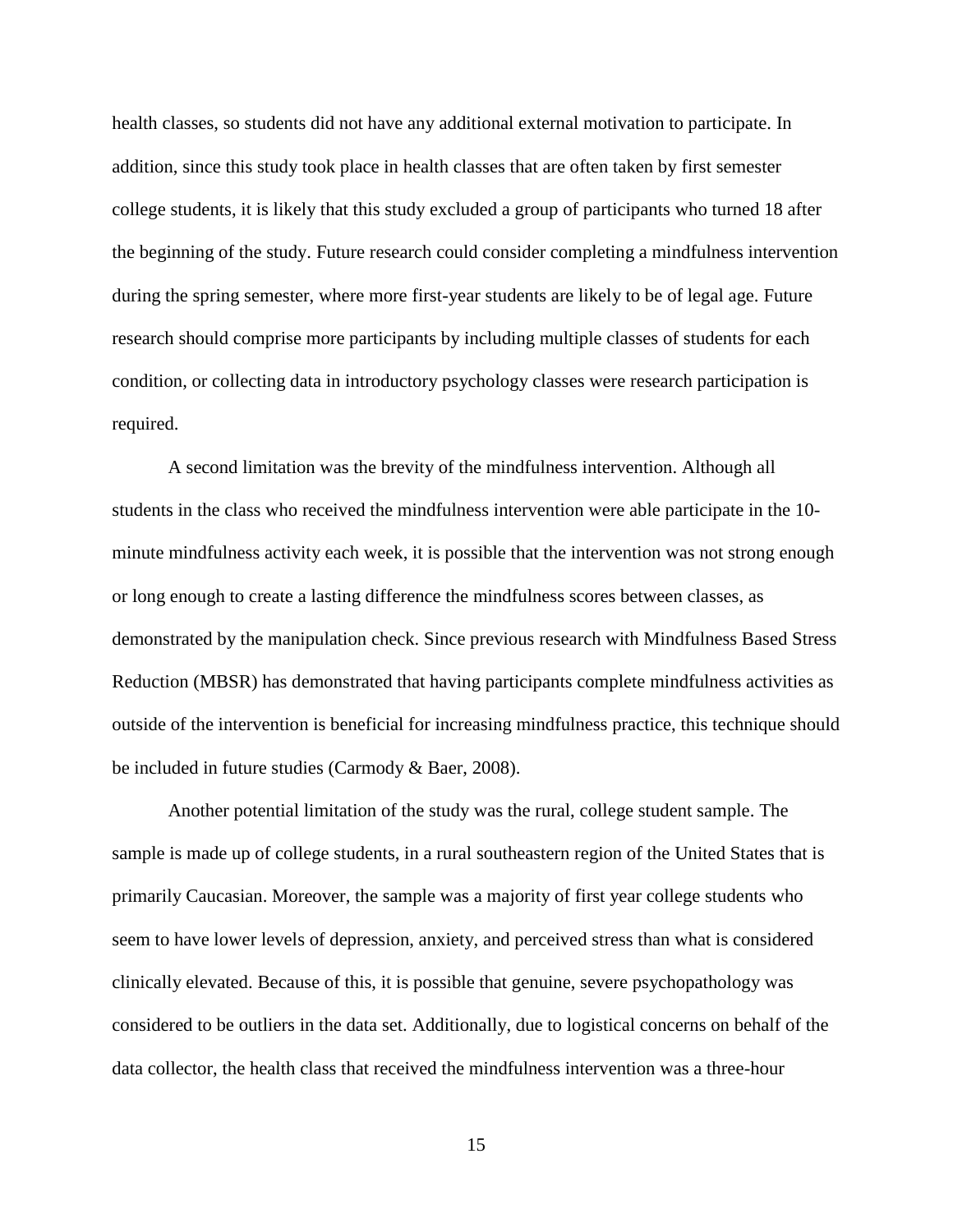evening class that met once a week, while the other two classes that were used for the study where twice weekly classes that met for an hour and a half. It is possible that the individuals who took evening health classes could have differed from individuals who took daytime health classes.

In addition, responses for the demoralization, anhedonia, and anxiety questions on the MBHS were dichotomous, with participants answering either true or false to three questions per scale. The total scores on each MBHS scale ranged from 3-6, with a score of 3 indicating all false and a score of 6 indicating all true. It is possible that using a scale with continuous rather than dichotomous responses would have allowed for more complexity and detail in the data set and would have increased content validity (Cureton, 1951). Additionally, using a continuous scale may have provided enough detail to provided linearity and led to a decrease in the amount of multivariate normality assumptions that were violated. While originally this measure consisted of a Likert scale where participants could rate their scores from zero to three, the scoring responses for this measure changed to a dichotomous true-false format after this study was proposed, but before data was collected. It is possible that returning to the Likert scale response format could increase content validity.

Since previous research has demonstrated that psychopathology, such as depression and anxiety, is increasing in college students and that 66% of young adults do not seek treatment for mental health problems, interventions that improve mental health outside of traditional counseling and therapy should be continued (D'Amico et al., 2016). Future research should examine the effectiveness of a mindfulness intervention in relationship to psychopathology, such as depression and anxiety, in college student health classes. Future research should include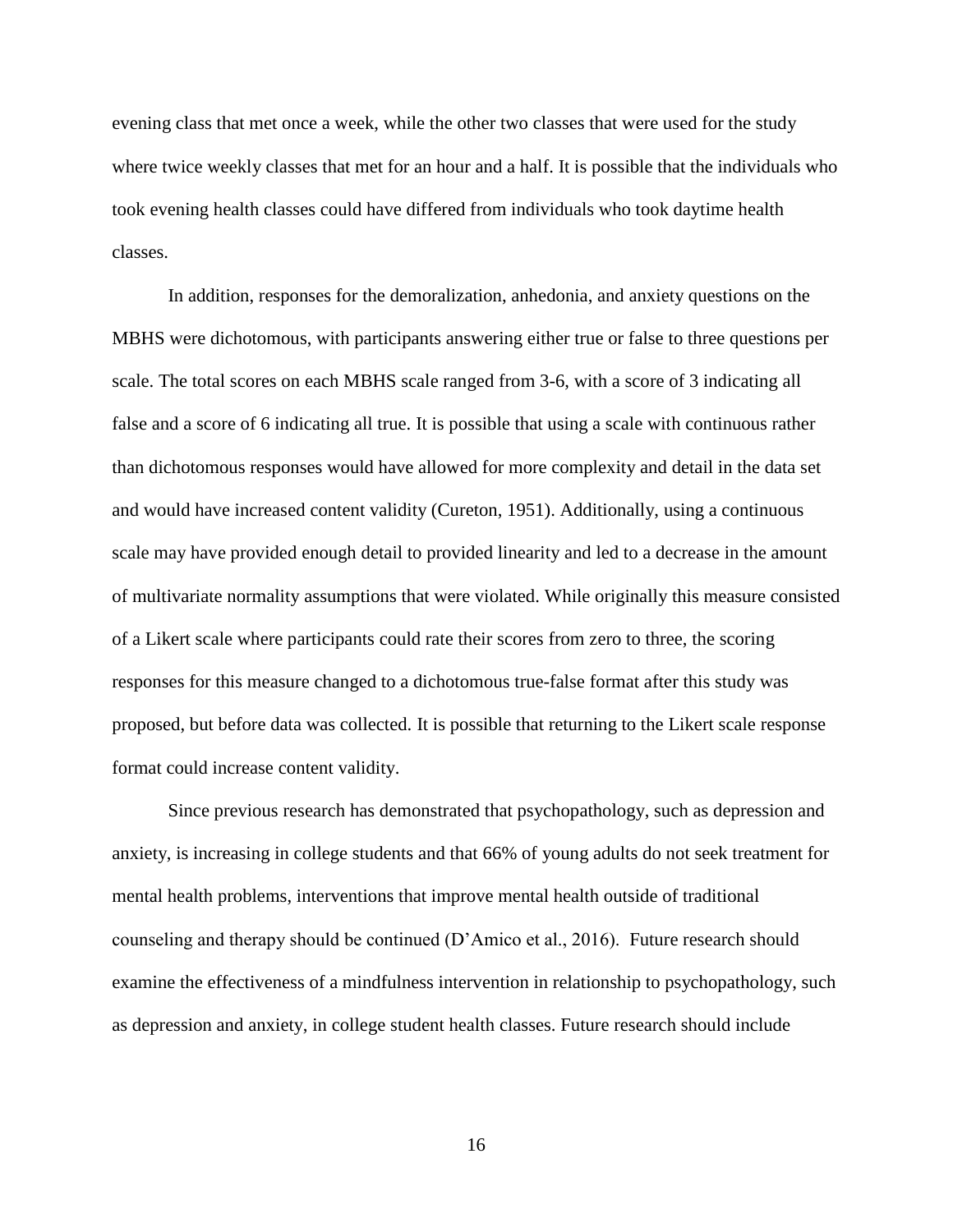longer sessions of mindfulness practice each week, and should make use of structured mindfulness practice outside of class time periods.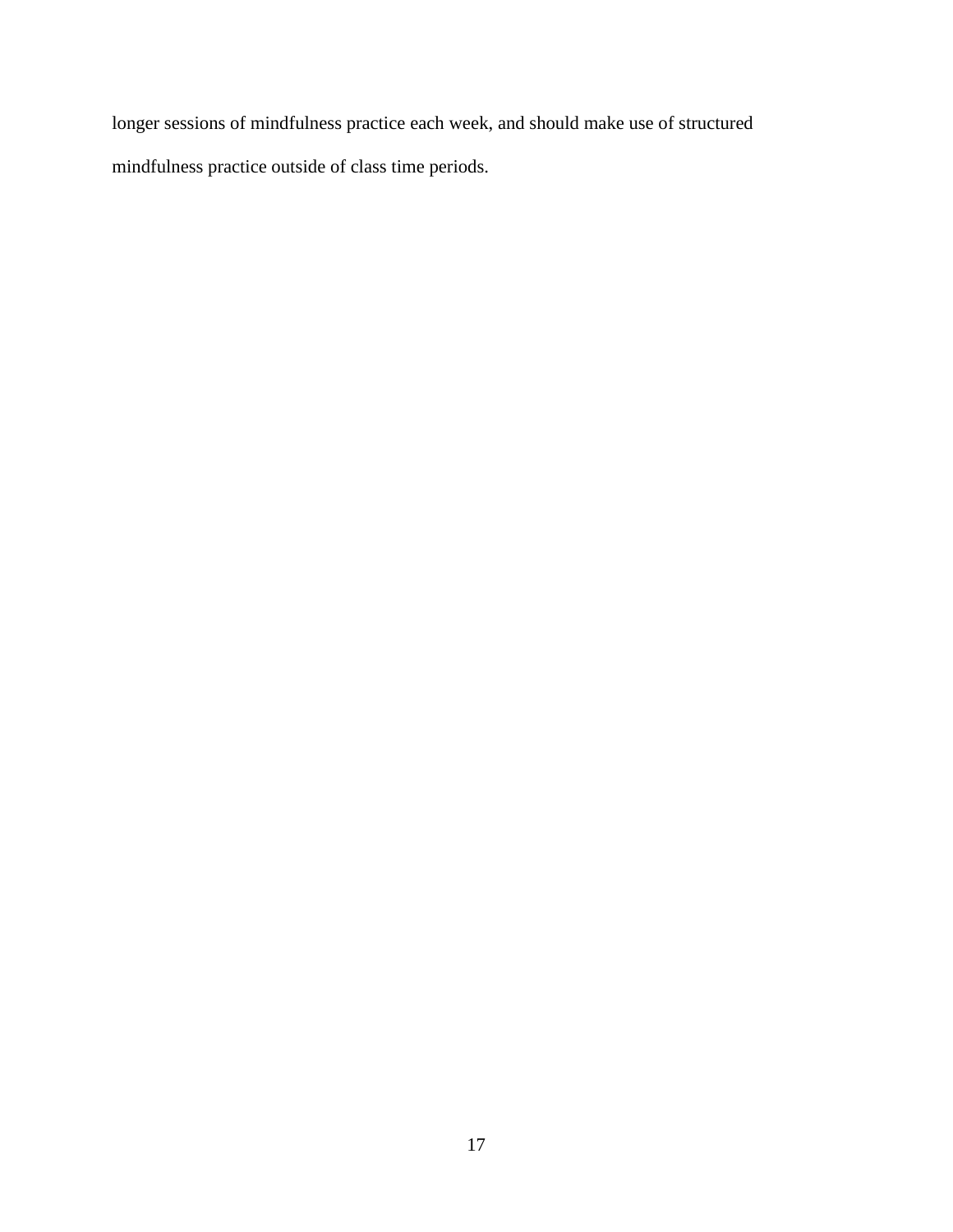#### REFERENCES

- American Psychological Association. Stress in America: are teens adopting adults' stress habits. http://www.apa.org/ news/press/releases/stress/2013/highlights.aspx. Updated 2015. Accessed March 12, 2018.
- Baer, R. A., Smith, G. T., Hopkins, J., Krietemeyer, J., & Toney, L. (2006). Using self-report assessment methods to explore facets of mindfulness. Assessment, 13, 27- 45.
- Ben-Porath, Y., & Tellegen, A. (2008/2011). Minnesota Multiphasic Personality Inventory Restructured Form: Manual for Administration, Scoring, and Interpretation. Minneapolis: University of Minnesota Press.
- Bodenlos, J. S., Noonan, M., & Wells, S. Y. (2013). Mindfulness and Alcohol Problems in College Students: The Mediating Effects of Stress. *Journal Of American College Health*, *61*(6), 371-378. doi:10.1080/07448481.2013.805714

Box, G.E.P. (1953). Non-normality and tests on variance. *Biometrika, 40*, 318-335.

- Caldwell, K., Harrison, M., Adams, M., Quin, R. H., & Greeson, J. (2010). Developing mindfulness in college students through movement-based courses: Effects on selfregulatory self-efficacy, mood, stress, and sleep quality. *Journal Of American College Health*, *58*(5), 433-442. doi:10.1080/07448480903540481
- Carmody, J., & Baer, R. A. (2008). Relationships between mindfulness practice and levels of mindfulness, medical and psychological symptoms and well-being in a mindfulness-based stress reduction program. *Journal Of Behavioral Medicine*, *31*(1), 23-33. doi:10.1007/s10865-007-9130-7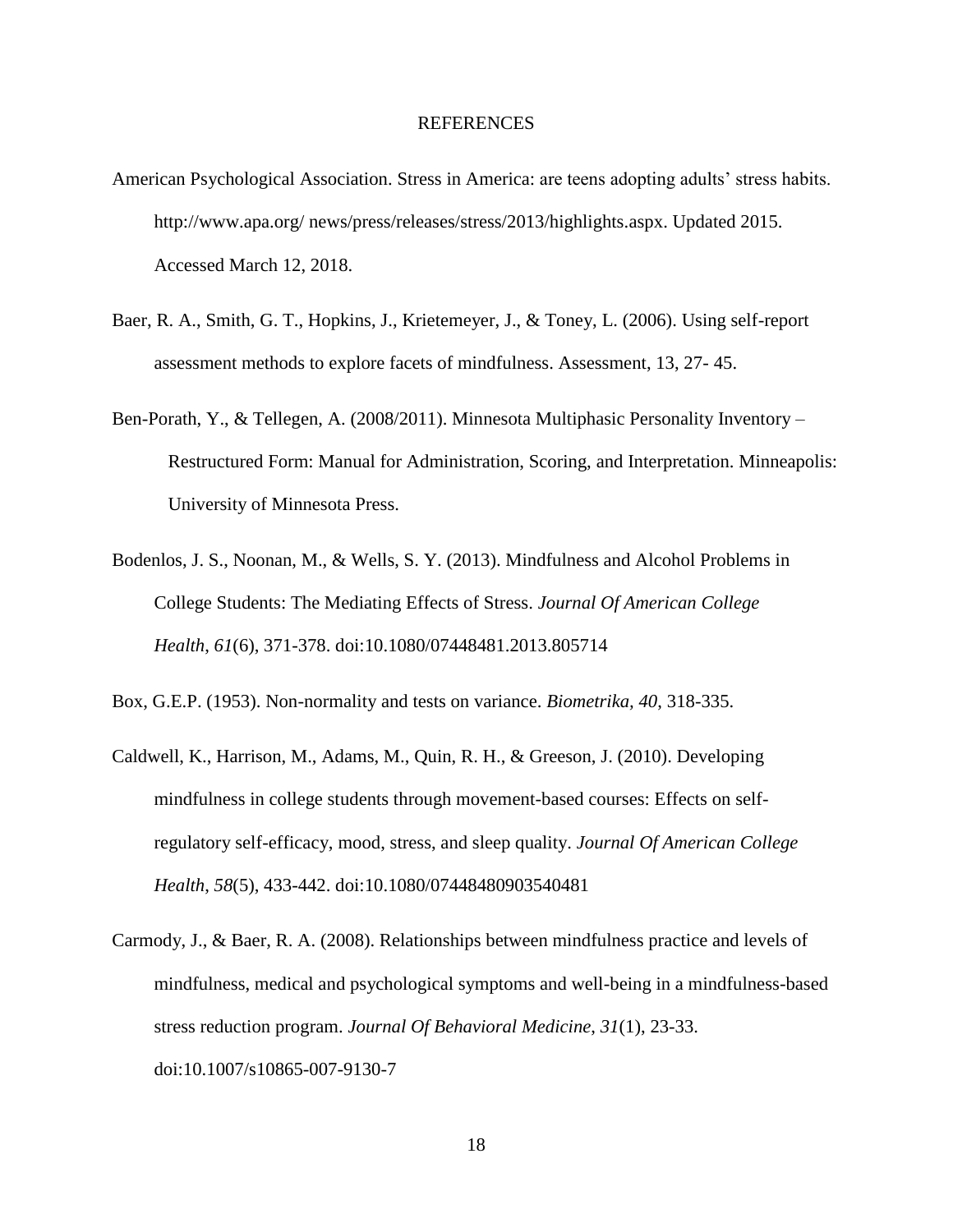- Cohen, S. and Williamson, G. (1988). Perceived Stress in a Probability Sample of the United States. Spacapan, S. and Oskamp, S. (Eds.) The Social Psychology of Health. Newbury Park, CA: Sage.
- Cronbach, L. J. (1951). Coefficient alpha and the internal structure of tests. Psychometrika, 16, 297-334.
- Cureton, E. E. (1951). Validity. In E. F. Lindquist (Ed.), *Educational measurement* (pp. 621- 694): American Council on Education.
- D'Amico, N., Mechling, B., Kemppainen, J., Ahern, N. R., & Lee, J. (2016). American College Students' Views of Depression and Utilization of On-Campus Counseling Services. *Journal of the American Psychiatric Nurses Association*, 1078390316648777.
- Falsafi, N. (2016). A Randomized Controlled Trial of Mindfulness Versus Yoga. *Journal Of The American Psychiatric Nurses Association*, *22*(6), 483-497. doi:10.1177/1078390316663307
- Greeson, J. M., Juberg, M. K., Maytan, M., James, K., & Rogers, H. (2014). A Randomized Controlled Trial of Koru: A Mindfulness Program for College Students and Other Emerging Adults. *Journal Of American College Health*, *62*(4), 222-233. doi:10.1080/07448481.2014.887571
- Hjeltnes, A., Binder, P., Moltu, C., & Dundas, I. (2015). Facing the fear of failure: An explorative qualitative study of client experiences in a mindfulness-based stress reduction program for university students with academic evaluation anxiety. *International Journal Of Qualitative Studies On Health And Well-Being*, *10*27990. doi:10.3402/qhw.v10.27990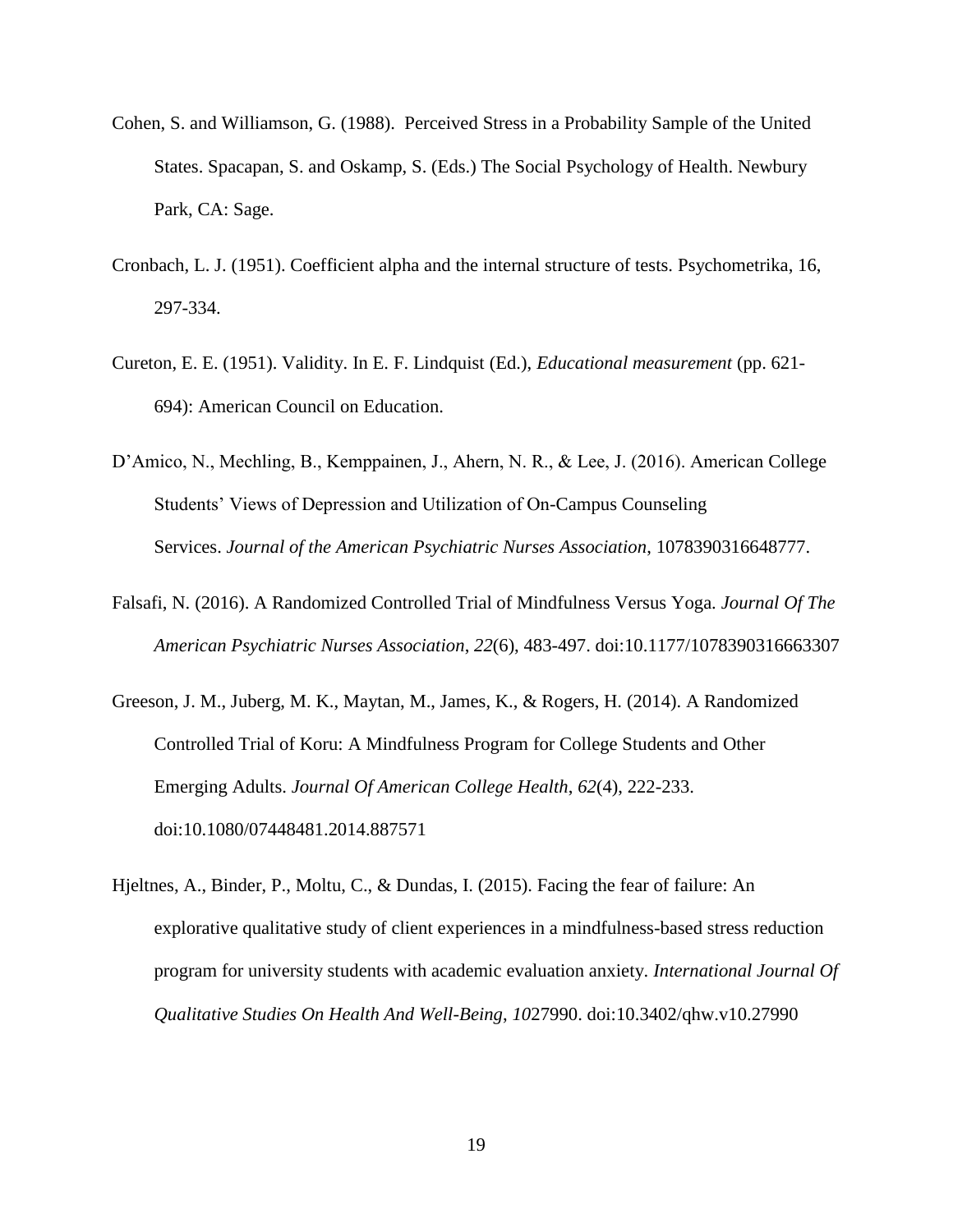- Hou, W. K., Ng, S. M., & Wan, J. Y. (2015). Changes in positive affect and mindfulness predict changes in cortisol response and psychiatric symptoms: A latent change score modelling approach. *Psychology & Health*, *30*(5), 551-567.
- Kabat-Zinn, J. (2002). Commentary on Majumdar et al.: Mindfulness Meditation for Health. *Journal Of Alternative & Complementary Medicine*, *8*(6), 731-735. doi:10.1089/10755530260511739.
- Levene, H. (1960). Robust tests for the equality of variance. In I. Olkin (Ed.), *Contributions to probability and statistics.* Palo Alto, CA: Stanford University Press.
- Mahalanobis, P.C. (1936). On the generalized distance in statistics. *Proceedings of the National Institute of Science of India, 2*(1), 49 - 55.
- McCord, D. M., Haugh, S., & Hutchinson, K. (2017, March). *Preliminary development of a multi-band behavioral health screen*. Paper presented at the annual meeting of the Southeastern Psychological Association, Atlanta, GA.
- Palmer, A., & Rodger, S. (2009). Mindfulness, Stress, and Coping among University Students. *Canadian Journal Of Counselling*, *43*(3), 198-212.
- Rizer, C. A., Fagan, M. H., Kilmon, C., & Rath, L. (2016). The Role of Perceived Stress and Health Beliefs on College Students' Intentions to Practice Mindfulness Meditation. *American Journal Of Health Education*, *47*(1), 24-31.
- Schwarze, M. S., & Gerler Jr., E. R. (2015). Using Mindfulness-Based Cognitive Therapy in Individual Counseling to Reduce Stress and Increase Mindfulness: An Exploratory Study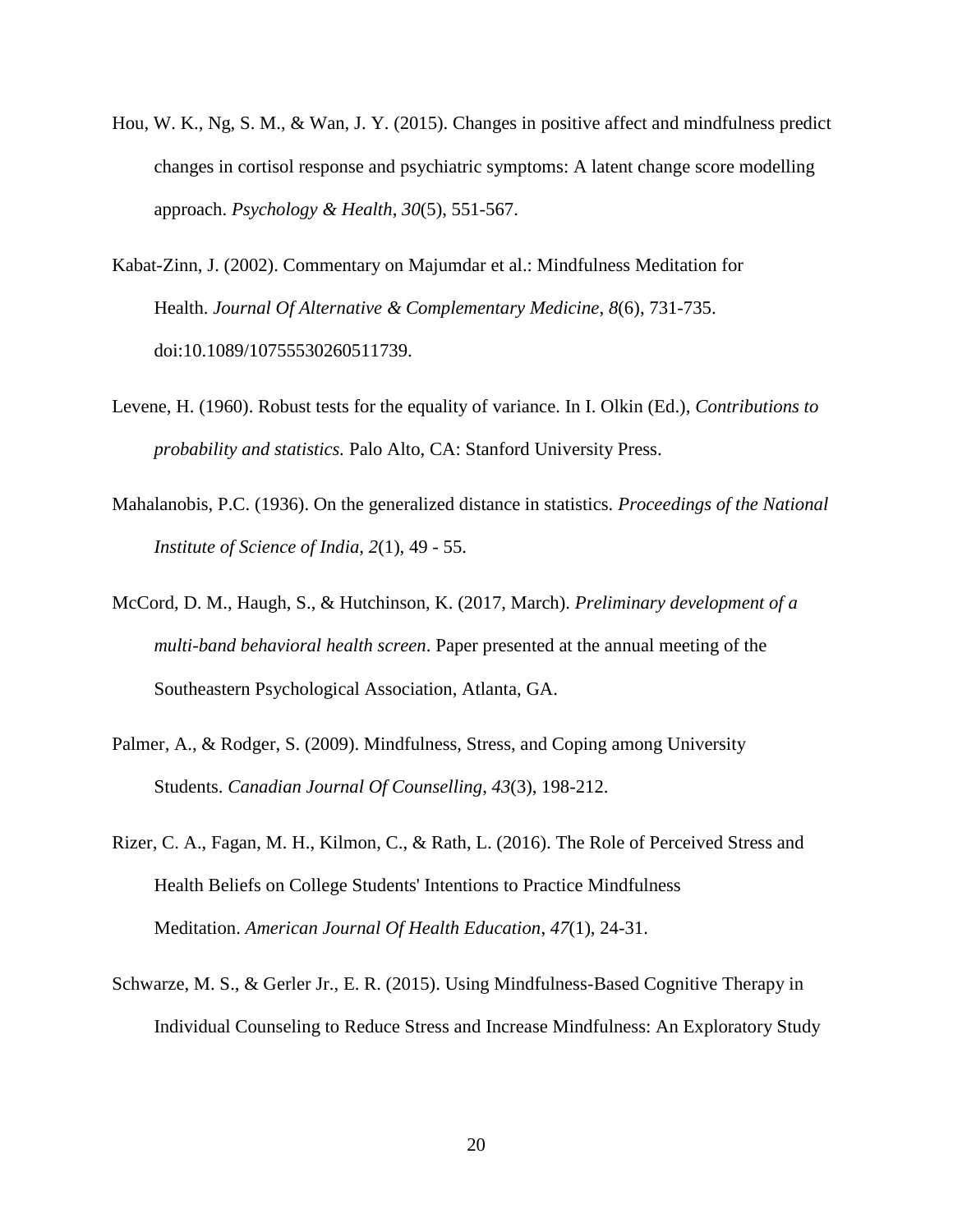With Nursing Students. *Professional Counselor: Research & Practice*, *5*(1), 39-52. doi:10.15241/mjs.5.1.39

- Sellbom, M., Ben-Porath, Y. S., & Bagby, R. M. (2008). On the hierarchical structure of mood and anxiety disorders: confirmatory evidence and elaboration of a model of temperament markers. *Journal of Abnormal Psychology*, *117*(3), 576.
- Shearer, A., Hunt, M., Chowdhury, M., & Nicol, L. (2016). Effects of a brief mindfulness meditation intervention on student stress and heart rate variability. *International Journal Of Stress Management*, *23*(2), 232-254. doi:10.1037/a0039814
- Tabachnick, B.G., & Fidell, L.S. (2007). Using multivariate statistics (5th ed.). Boston, MA: Pearson.
- Terrill, A. L., Gjerde, J. M., & Garofalo, J. P. (2015). Background Stress Inventory: Developing a Measure of Understudied Stress. *Stress & Health: Journal Of The International Society For The Investigation Of Stress*, *31*(4), 290-298.
- Wechsler, D. (2008). WAIS-IV administration and scoring manual. San Antonio, TX: Psychological Corporation.
- Williams, J. G., & Kabat-Zinn, J. (2011). Mindfulness: diverse perspectives on its meaning, origins, and multiple applications at the intersection of science and dharma. *Contemporary Buddhism*, *12*(1), 1-18. doi:10.1080/14639947.2011.564811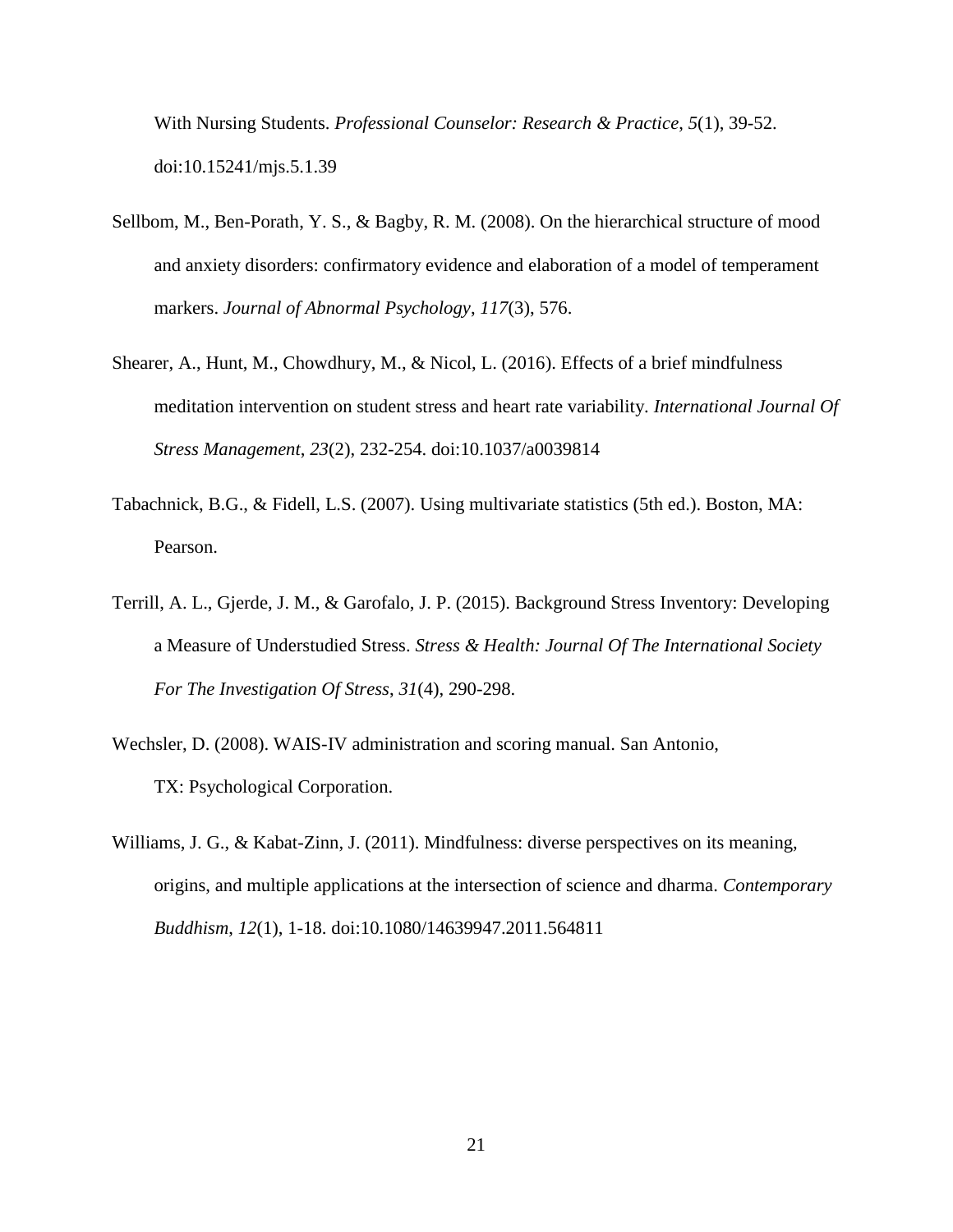# Appendices

A. Table 1

Table 1. Mean scores by health class for Perceived Stress, Demoralization, Anhedonia, and Anxiety

|                          | <b>Perceived Stress</b> | Demoralization | Anhedonia | Anxiety |
|--------------------------|-------------------------|----------------|-----------|---------|
| <b>Stress Management</b> | 25.50                   | 3.45           | 3.41      | 3.05    |
| and Wellness             |                         |                |           |         |
| General Health           | 26.92                   | 3.32           | 3.56      | 3.24    |
| Mindfulness              | 29.00                   | 3.47           | 3.71      | 3.17    |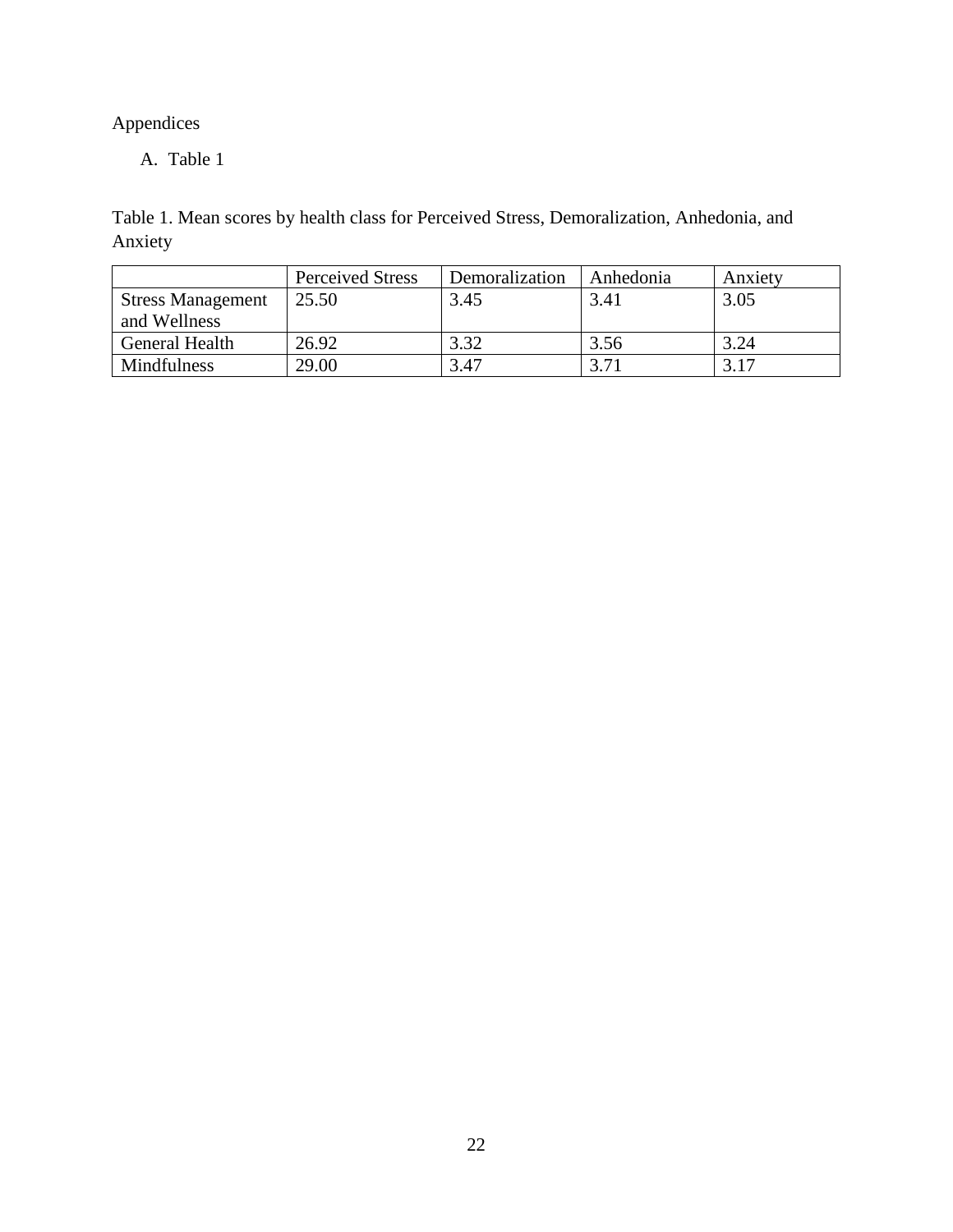## B. Five Facet Mindfulness Questionnaire

## Description:

This instrument is based on a factor analytic study of five independently developed mindfulness questionnaires. The analysis yielded five factors that appear to represent elements of mindfulness as it is currently conceptualized. The five facets are observing, describing, acting with awareness, non-judging of inner experience, and non-reactivity to inner experience.

Please rate each of the following statements using the scale provided. Write the number in the blank that best describes your own opinion of what is generally true for you: 1 is never or very rarely true, 2 is rarely true, 3 is sometimes true, 4 is often true, 5 is very often or always true.

1. When I'm walking, I deliberately notice the sensations of my body moving.

2. I'm good at finding words to describe my feelings. \_\_\_\_\_

3. I criticize myself for having irrational or inappropriate emotions. \_\_\_\_\_

4. I perceive my feelings and emotions without having to react to them. \_\_\_\_\_

5. When I do things, my mind wanders off and I'm easily distracted.

6. When I take a shower or bath, I stay alert to the sensations of water on my body. \_\_\_\_\_

7. I can easily put my beliefs, opinions, and expectations into words. \_\_\_\_\_

8. I don't pay attention to what I'm doing because I'm daydreaming, worrying, or otherwise distracted.

9. I watch my feelings without getting lost in them. \_\_\_\_\_

10. I tell myself I shouldn't be feeling the way I'm feeling. \_\_\_\_\_

11. I notice how foods and drinks affect my thoughts, bodily sensations, and emotions. \_\_\_\_\_

12. It's hard for me to find the words to describe what I'm thinking.

13. I am easily distracted.

14. I believe some of my thoughts are abnormal or bad and I shouldn't think that way.

15. I pay attention to sensations, such as the wind in my hair or sun on my face. \_\_\_\_\_

16. I have trouble thinking of the right words to express how I feel about things \_\_\_\_\_

17. I make judgments about whether my thoughts are good or bad. \_\_\_\_\_

18. I find it difficult to stay focused on what's happening in the present.

19. When I have distressing thoughts or images, I "step back" and am aware of the thought or image without getting taken over by it.

20. I pay attention to sounds, such as clocks ticking, birds chirping, or cars passing. \_\_\_\_\_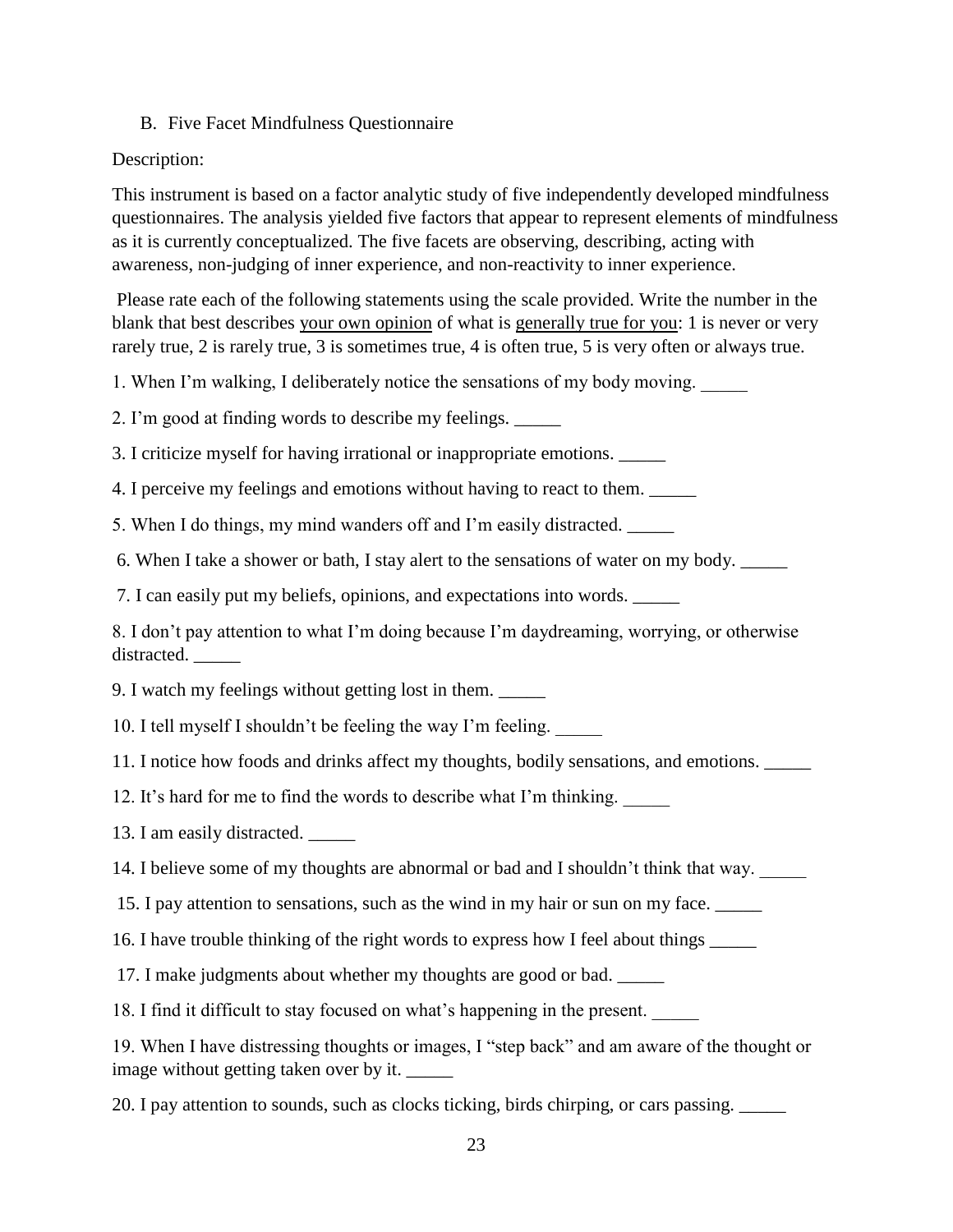21. In difficult situations, I can pause without immediately reacting. \_\_\_\_\_

22. When I have a sensation in my body, it's difficult for me to describe it because I can't find the right words.

23. It seems I am "running on automatic" without much awareness of what I'm doing.

24. When I have distressing thoughts or images, I feel calm soon after. \_\_\_\_\_

25. I tell myself that I shouldn't be thinking the way I'm thinking. \_\_\_\_\_

26. I notice the smells and aromas of things. \_\_\_\_\_

 $\overline{\phantom{a}}$ 

27. Even when I'm feeling terribly upset, I can find a way to put it into words.

28. I rush through activities without being really attentive to them.

29. When I have distressing thoughts or images I am able just to notice them without reacting.

30. I think some of my emotions are bad or inappropriate and I shouldn't feel them.

31. I notice visual elements in art or nature, such as colors, shapes, textures, or patterns of light and shadow.

32. My natural tendency is to put my experiences into words. \_\_\_\_\_

33. When I have distressing thoughts or images, I just notice them and let them go. \_\_\_\_\_

34. I do jobs or tasks automatically without being aware of what I'm doing.

35. When I have distressing thoughts or images, I judge myself as good or bad, depending what the thought/image is about. \_\_\_\_\_

36. I pay attention to how my emotions affect my thoughts and behavior. \_\_\_\_\_

37. I can usually describe how I feel at the moment in considerable detail. \_\_\_\_\_

38. I find myself doing things without paying attention.

39. I disapprove of myself when I have irrational ideas.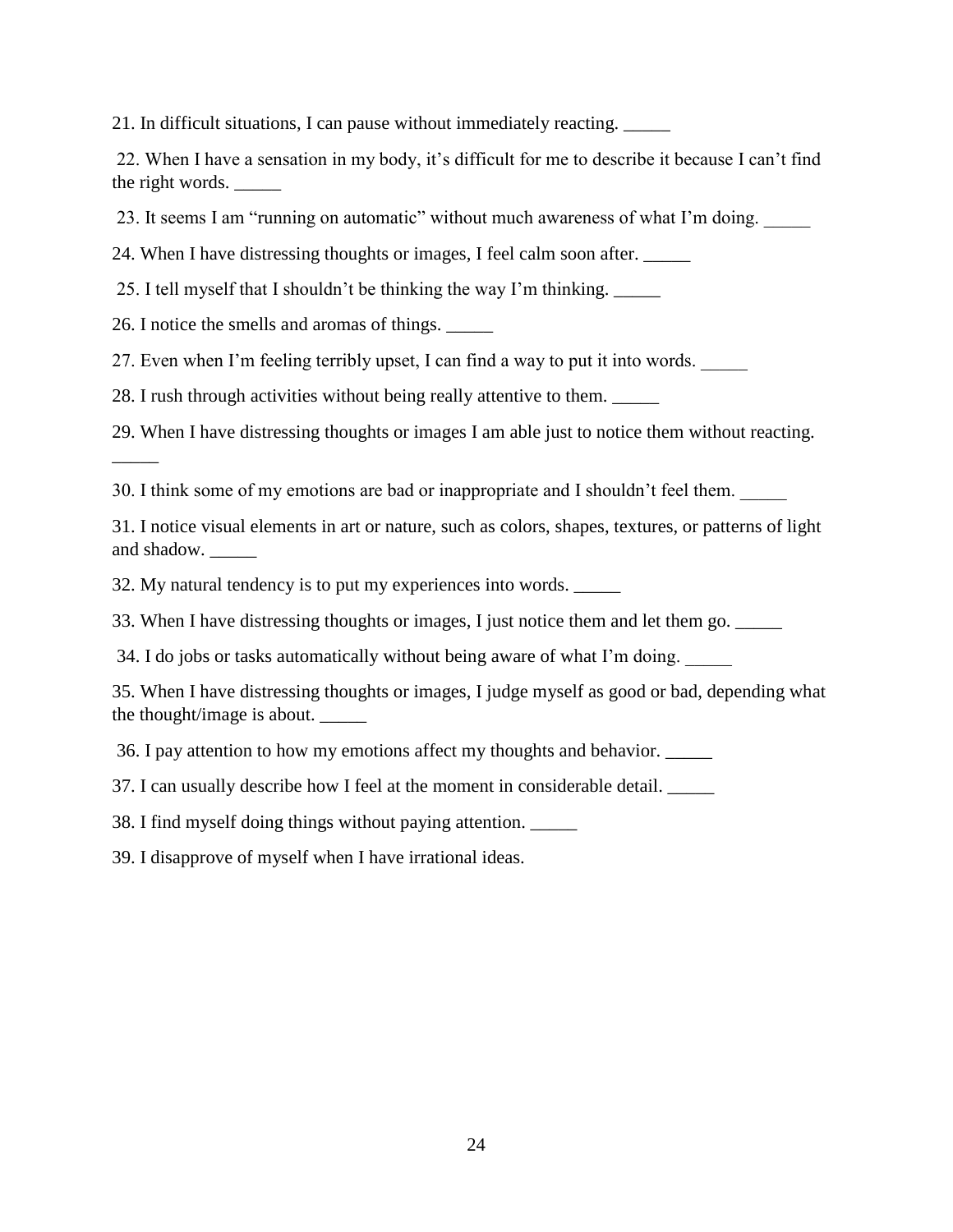## C: Perceived Stress Scale

## INSTRUCTIONS:

The questions in this scale ask you about your feelings and thoughts during THE LAST MONTH. In each case, you will be asked to indicate your response by placing an "X" over the circle representing HOW OFTEN you felt or thought a certain way. Although some of the questions are similar, there are differences between them and you should treat each one as a separate question. The best approach is to answer fairly quickly. That is, don't try to count up the number of times you felt a particular way, but rather indicate the alternative that seems like a reasonable estimate.

 $0 =$  Never,  $1 =$  Almost Never,  $2 =$  Sometimes,  $3 =$  Fairly Often,  $4 =$  Very Often

1. In the last month, how often have you been upset because of something that happened unexpectedly?

2. In the last month, how often have you felt that you were unable to control the important things in your life?

3. In the last month, how often have you felt nervous and "stressed"?

4. In the last month, how often have you dealt successfully with day to day problems and annoyances?

5. In the last month, how often have you felt that you were effectively coping with important changes that were occurring in your life?

6. In the last month, how often have you felt confident about your ability to handle your personal problems?

7. In the last month, how often have you felt that things were going your way?

8. In the last month, how often have you found that you could not cope with all the things that you had to do?

9. In the last month, how often have you been able to control irritations in your life?

10. In the last month, how often have you felt that you were on top of things?

11. In the last month, how often have you been angered because of things that happened that were outside of your control?

12. In the last month, how often have you found yourself thinking about things that you have to accomplish?

13. In the last month, how often have you been able to control the way you spend your time?

14. In the last month, how often have you felt difficulties were piling up so high that you could not overcome them?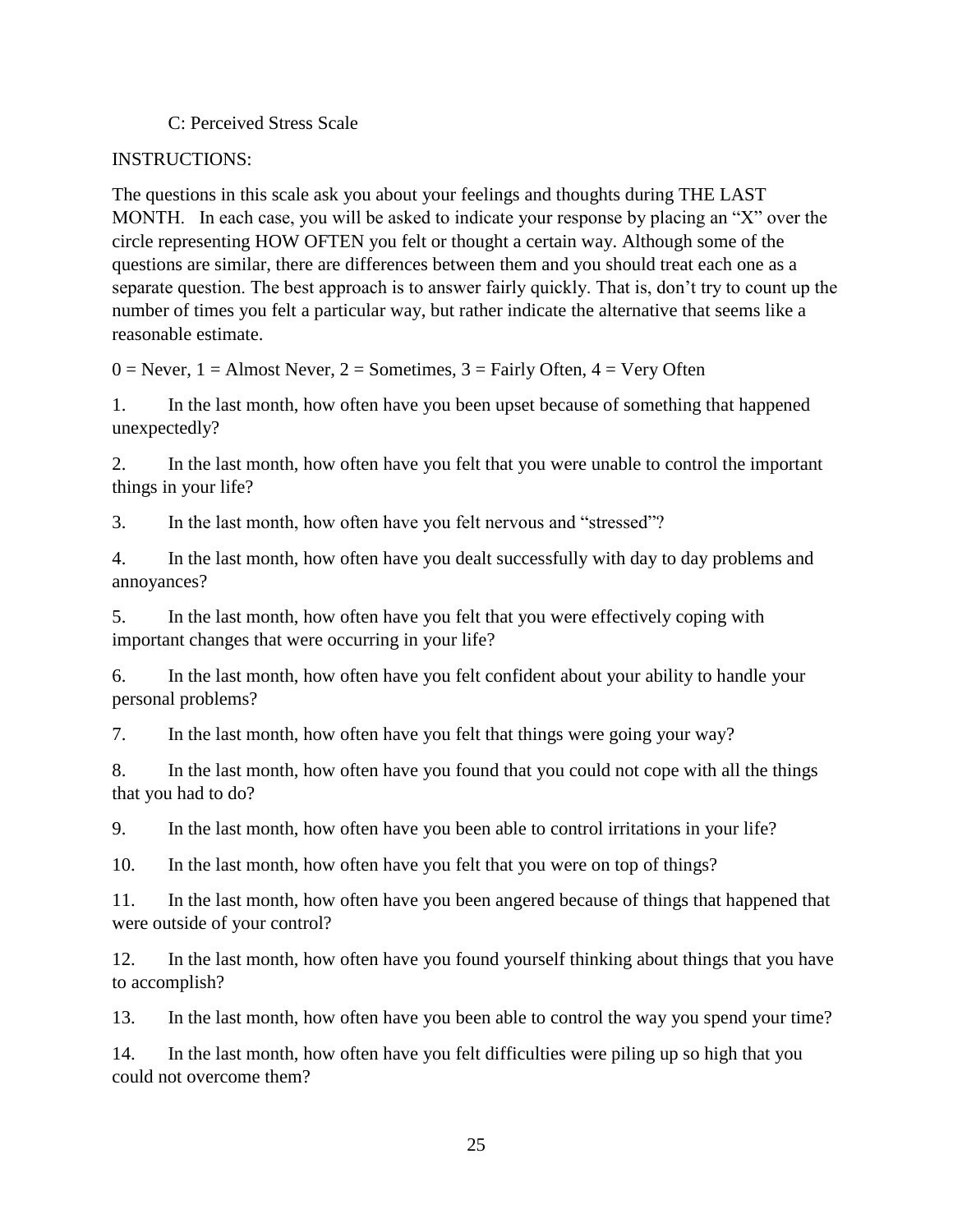## D: Minnesota Behavioral Health Screen

## Minnesota Behavioral Health Screen

## Minnesota Behavioral Health Screen 4.0

Name: \_\_\_\_\_\_\_\_\_\_\_\_\_\_\_\_\_\_\_\_\_\_\_ ID: \_\_\_\_\_\_\_\_\_\_ M F Age: \_\_\_\_\_ Date:

| Indicate your response to each item by circling True or False.                              | <b>False</b>      | <b>True</b>      |                |
|---------------------------------------------------------------------------------------------|-------------------|------------------|----------------|
| Don't take too much time on each item, but answer as<br>accurately and honestly as you can. | (or mostly false) | (or mostly true) |                |
| 1. I have pains.                                                                            | False             | True             |                |
| 2. I feel weak.                                                                             | False             | True             |                |
| 3.<br>I get nauseous.                                                                       | False             | True             | $S_1$          |
| 4. I feel useless.                                                                          | False             | True             |                |
| 5. I am dissatisfied with my life.                                                          | False             | True             |                |
| 6. I feel generally discouraged.                                                            | False             | True             | S <sub>2</sub> |
| There is little joy in my life.<br>7.                                                       | False             | True             |                |
| 8. I have little motivation.                                                                | False             | True             |                |
| 9. I tend to avoid social activities.                                                       | False             | True             | S3             |
| 10. I worry a lot.                                                                          | False             | True             |                |
| 11. Nervousness interferes with my daily functioning.                                       | False             | True             |                |
| 12. I obsess about things I can't control.                                                  | False             | True             | S4             |
| 13. I have thought about killing myself.                                                    | False             | True             |                |
| 14. I have tried to kill myself before.                                                     | False             | True             |                |
| 15. I want to die.                                                                          | False             | True             | S5             |
| 16. I have trouble concentrating.                                                           | False             | True             |                |
| 17. I get distracted easily.                                                                | False             | True             |                |
| 18. I can't remember things.                                                                | False             | True             | S6             |
| 19. I get bored easily.                                                                     | False             | True             |                |
| 20. My thoughts race through my head very fast.                                             | False             | True             |                |
| 21. I do dangerous things for thrills.                                                      | False             | True             | S7             |
| 22. I make impulsive decisions.                                                             | False             | True             |                |
| 23. If it feels good, I do it                                                               | False             | True             |                |
| 24. I don't always think before I act.                                                      | False             | True             | S8             |